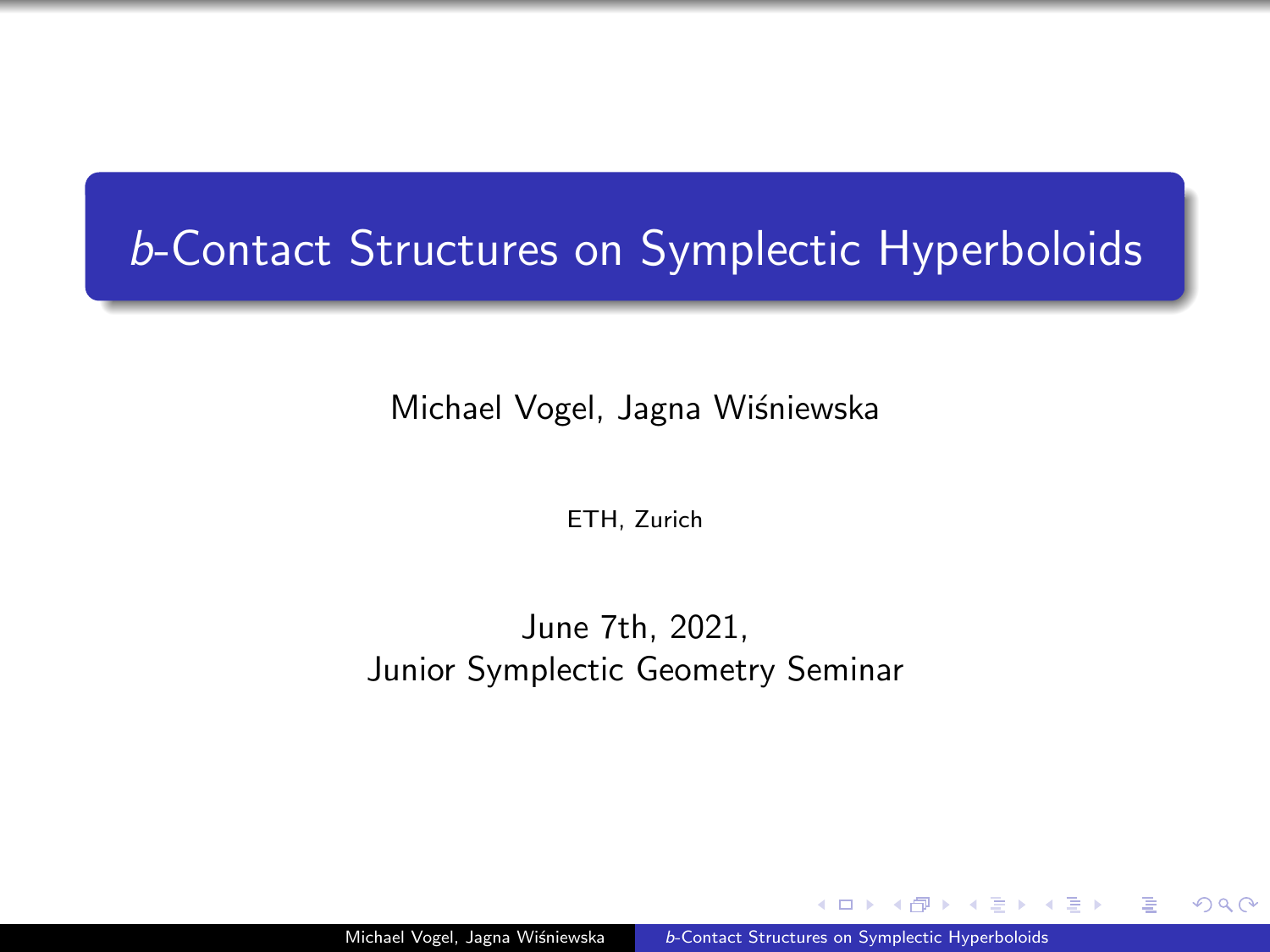Consider  $(T^*\mathbb{R}^n, \omega_0 = dq \wedge dp)$  and a Hamiltonian

$$
H(x)=\frac{1}{2}x^T A x - 1, \quad x=(q,p)\in \mathcal{T}^*\mathbb{R}^n,
$$

where A is non-degenerate and symmetric

 $\leftarrow$   $\Box$ 

君主 メモドル

 $\equiv$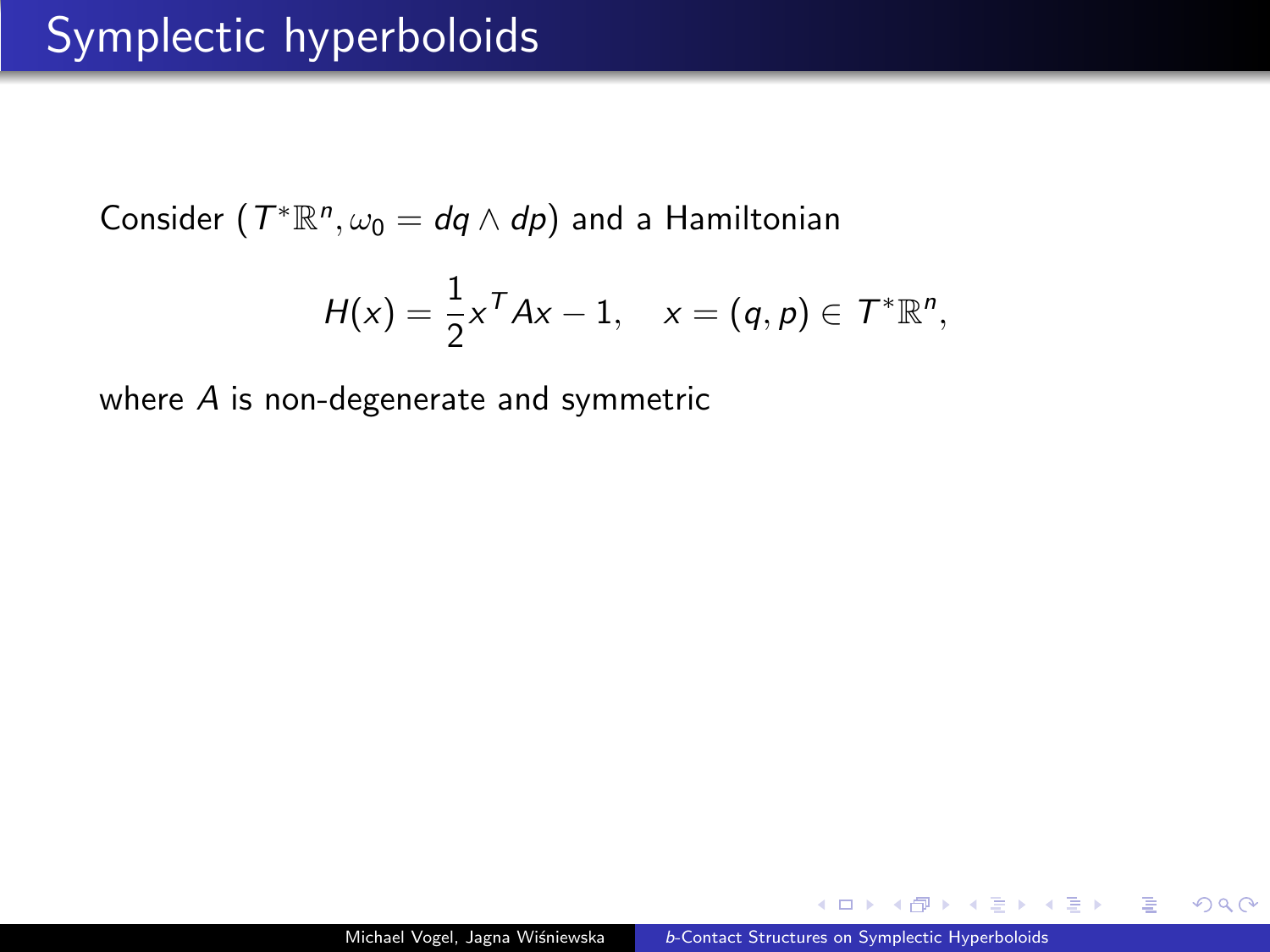Consider  $(T^*\mathbb{R}^n, \omega_0 = dq \wedge dp)$  and a Hamiltonian

$$
H(x)=\frac{1}{2}x^T A x - 1, \quad x=(q,p)\in \mathcal{T}^*\mathbb{R}^n,
$$

where A is non-degenerate and symmetric

#### Definition

A representative of an equivalence class of the action of the  $Sp(n)$  on the set  $\left\{\begin{array}{c|c} H^{-1}(0) & H(x) = \frac{1}{2}x^T Ax - 1, & A \in \text{Sym}(2n) \cap \text{Gl}(2n) \end{array}\right\}$  is called:

(国家) (4) 国家 (1)

目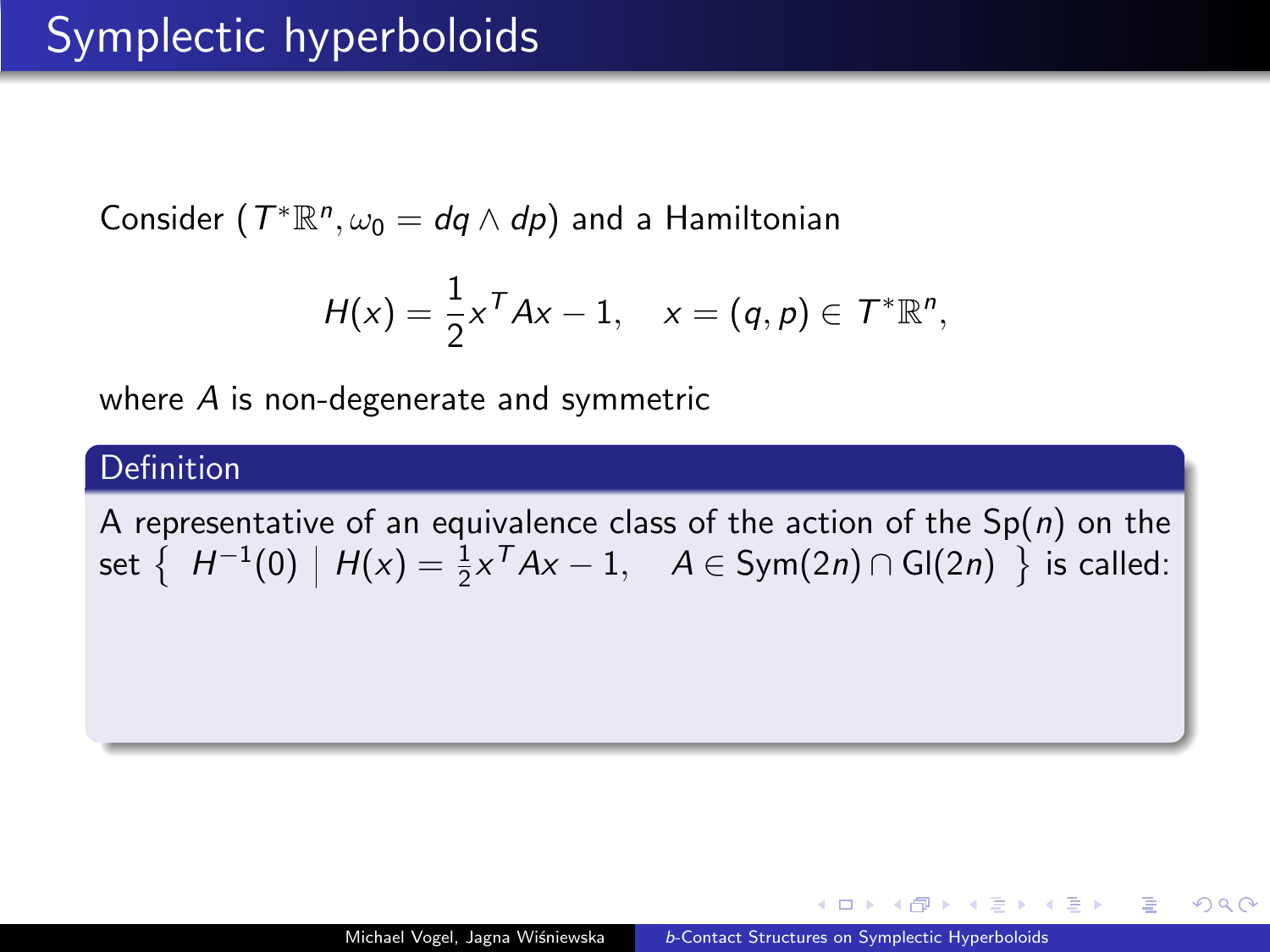Consider  $(T^*\mathbb{R}^n, \omega_0 = dq \wedge dp)$  and a Hamiltonian

$$
H(x)=\frac{1}{2}x^T A x - 1, \quad x=(q,p)\in \mathcal{T}^*\mathbb{R}^n,
$$

where A is non-degenerate and symmetric

#### Definition

A representative of an equivalence class of the action of the  $Sp(n)$  on the set  $\left\{\begin{array}{c|c} H^{-1}(0) & H(x) = \frac{1}{2}x^T Ax - 1, & A \in \text{Sym}(2n) \cap \text{Gl}(2n) \end{array}\right\}$  is called: symplectic ellipsoid when  $A$  is positive definite,  $H^{-1}(0) \simeq S^{2n-1};$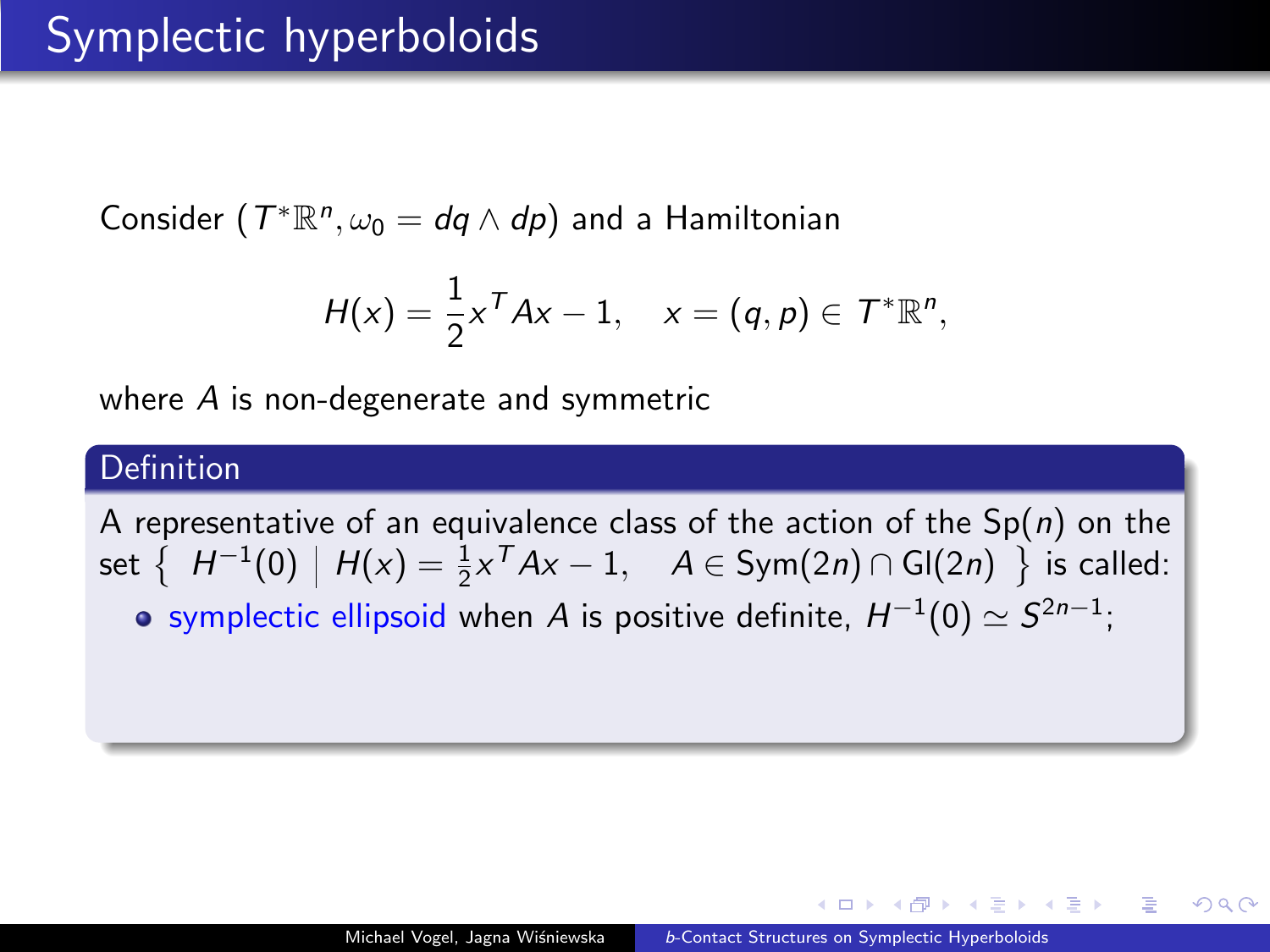Consider  $(T^*\mathbb{R}^n, \omega_0 = dq \wedge dp)$  and a Hamiltonian

$$
H(x)=\frac{1}{2}x^T A x - 1, \quad x=(q,p)\in \mathcal{T}^*\mathbb{R}^n,
$$

where A is non-degenerate and symmetric

### Definition

A representative of an equivalence class of the action of the  $Sp(n)$  on the set  $\left\{\begin{array}{c|c} H^{-1}(0) & H(x) = \frac{1}{2}x^T Ax - 1, & A \in \text{Sym}(2n) \cap \text{Gl}(2n) \end{array}\right\}$  is called:

- symplectic ellipsoid when  $A$  is positive definite,  $H^{-1}(0) \simeq S^{2n-1};$
- o symplectic hyperboloid when sgn(A) =  $(k, 2n k)$  with  $1 \leq k \leq 2n-1$ ,  $H^{-1}(0) \simeq S^{k-1} \times \mathbb{R}^{2n-k}$ .

k En kristian

G.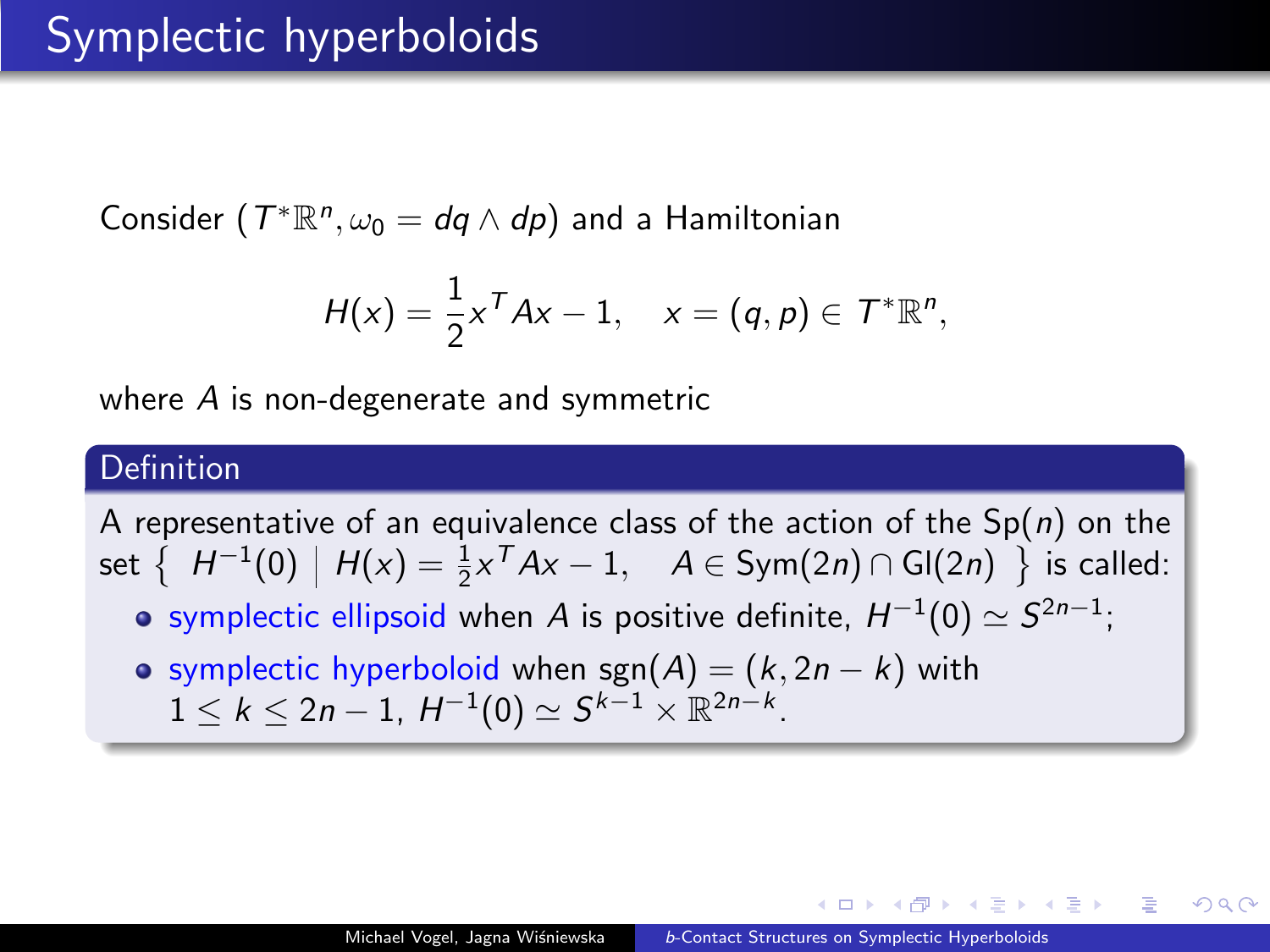For a symmetric, non-degenerate matrix A

 $\Box$ 

 $\rightarrow$   $\Rightarrow$   $\rightarrow$ 

 $\sim$ 

 $\equiv$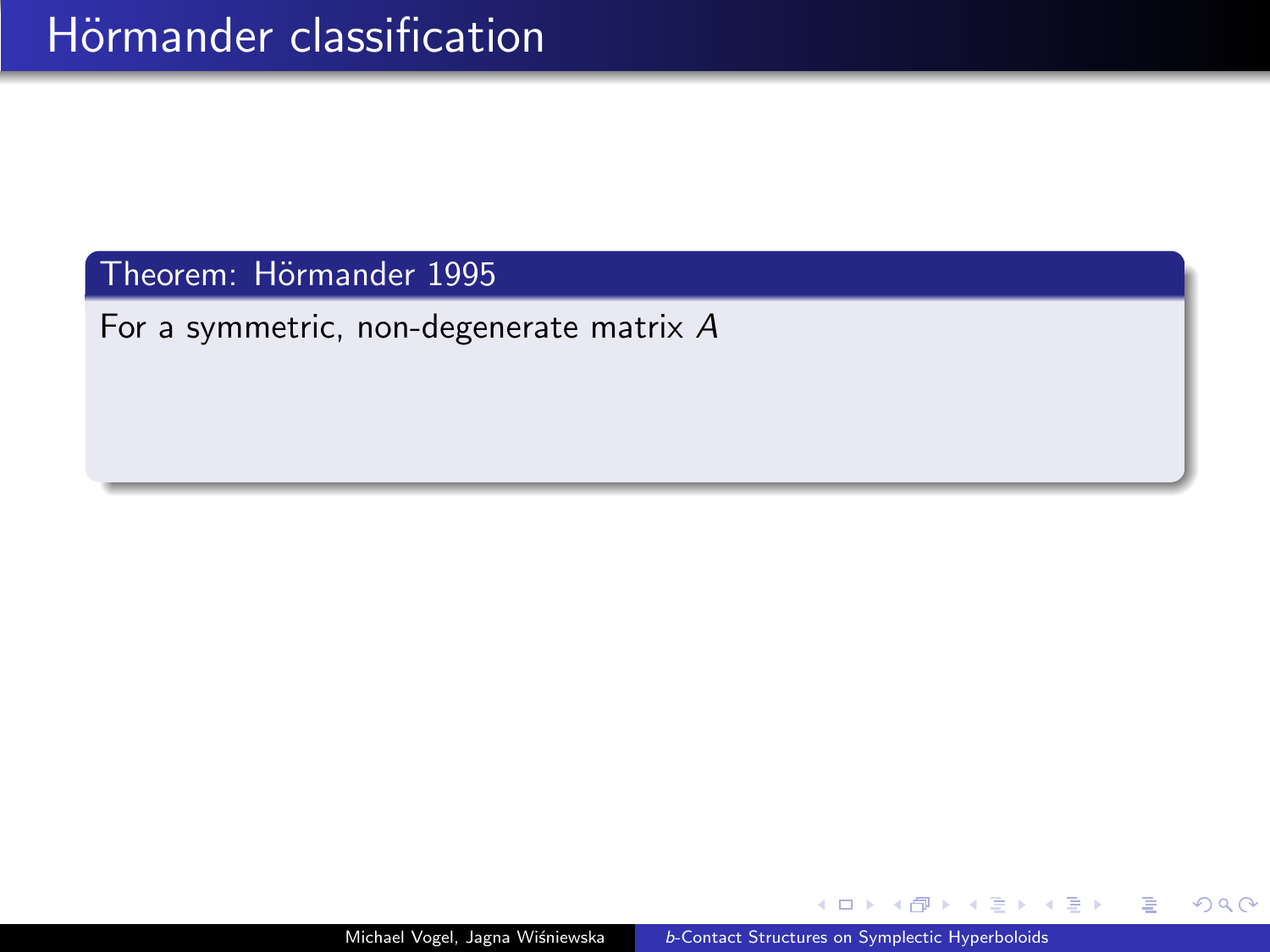For a symmetric, non-degenerate matrix A there exists a matrix  $B \in Sp(n)$ , such that  $B^TAB$  is a block matrix

重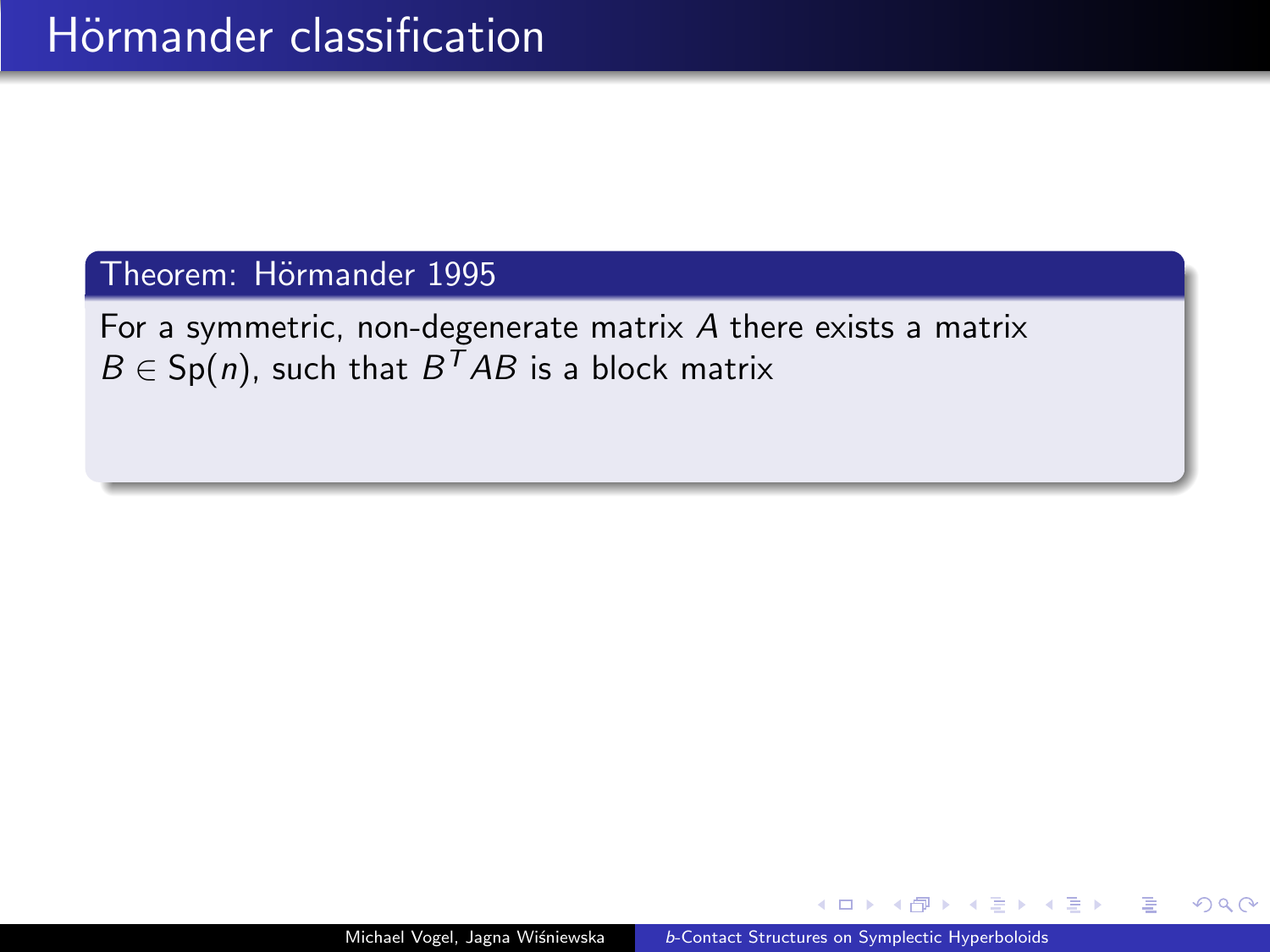For a symmetric, non-degenerate matrix A there exists a matrix  $B \in \mathsf{Sp}(n)$ , such that  $B^TAB$  is a block matrix consisting of blocks of one of the following types,

重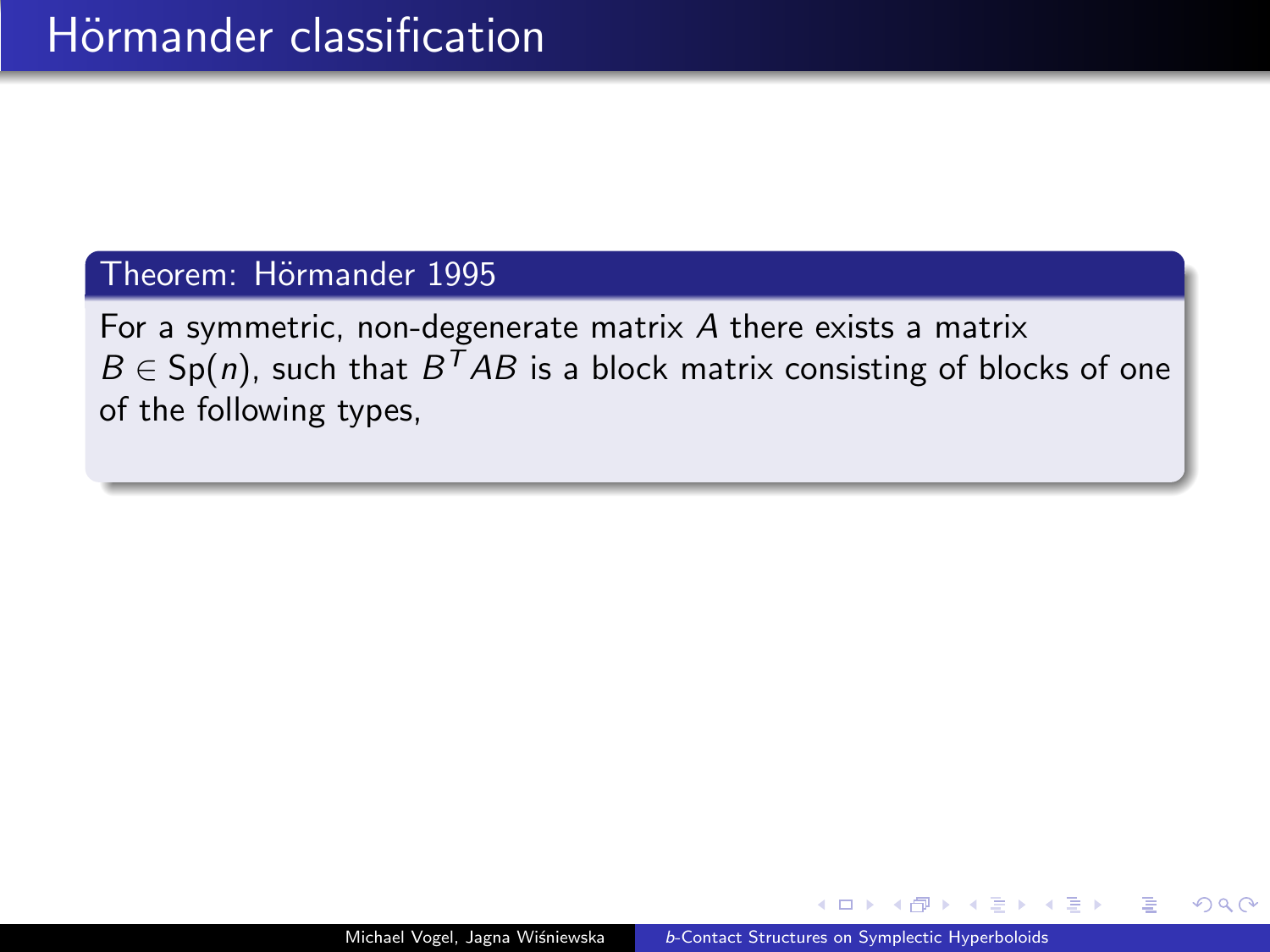For a symmetric, non-degenerate matrix A there exists a matrix  $B \in \mathsf{Sp}(n)$ , such that  $B^TAB$  is a block matrix consisting of blocks of one of the following types, which are uniquely determined by the Jordan decomposition of  $J_0A$ .

$$
\mathsf{Where}\; J_0 := \left(\begin{array}{cc} 0 & \mathsf{Id} \\ -\mathsf{Id} & 0 \end{array}\right).
$$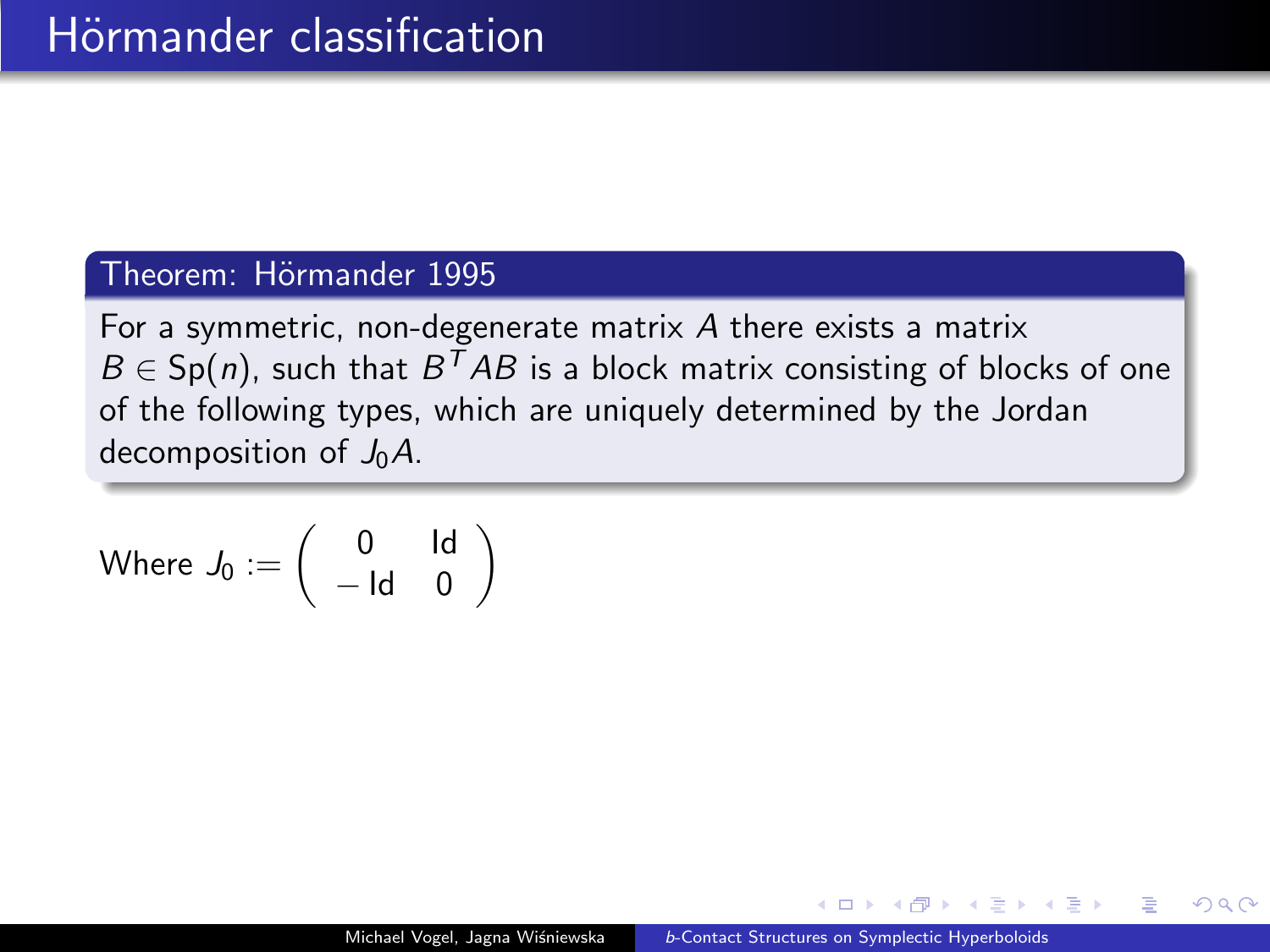For a symmetric, non-degenerate matrix A there exists a matrix  $B \in \mathsf{Sp}(n)$ , such that  $B^TAB$  is a block matrix consisting of blocks of one of the following types, which are uniquely determined by the Jordan decomposition of  $J_0A$ .

Where 
$$
J_0 := \begin{pmatrix} 0 & \text{Id} \\ -\text{Id} & 0 \end{pmatrix}
$$

Note: If  $\alpha$  is an eigenvalue of  $J_0A$ , then  $-\alpha$  and  $\overline{\alpha}$  are too.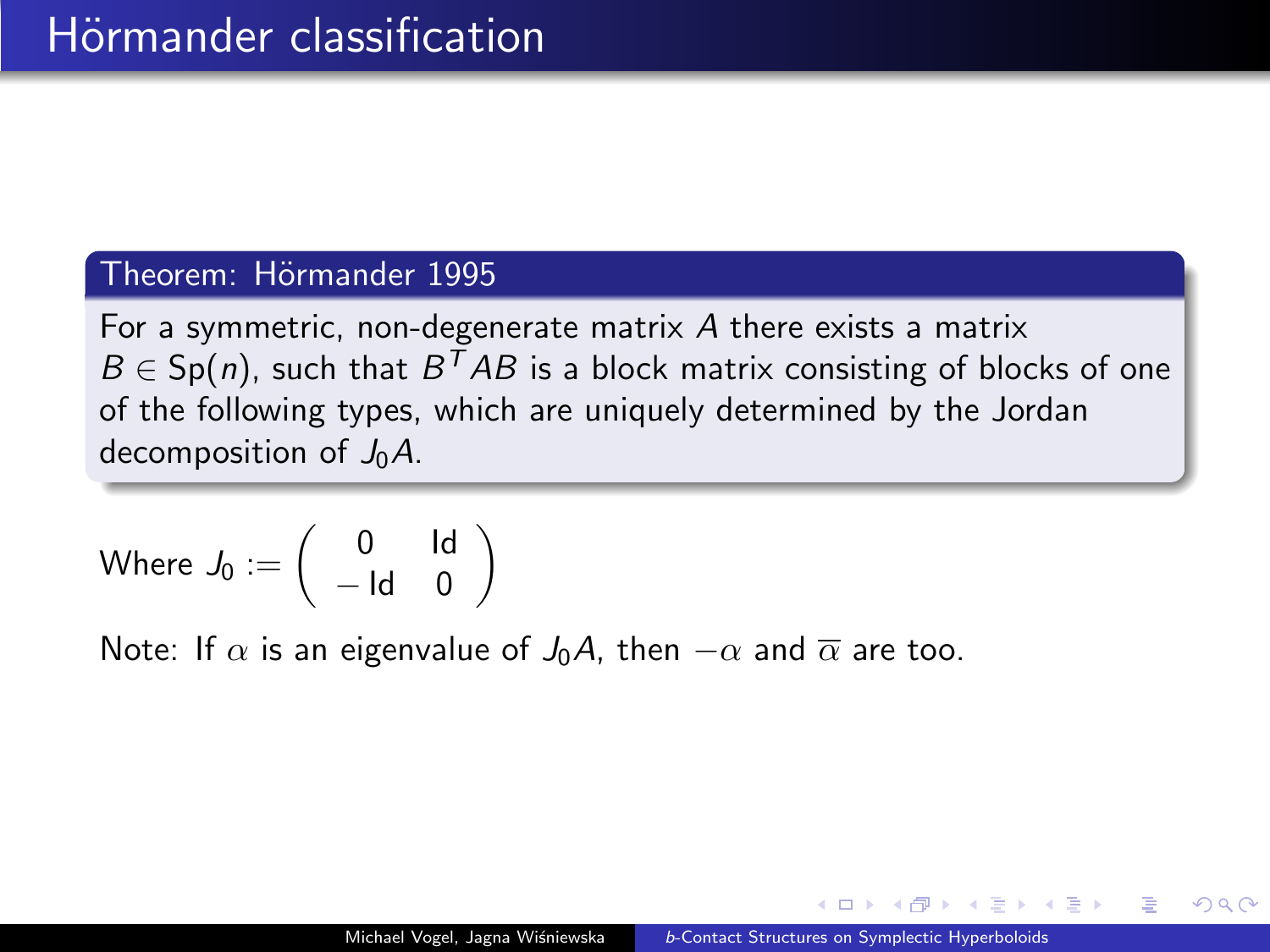a) Real eigenvalues of  $J_0A$ ,  $\lambda$ ,  $-\lambda$  with  $\lambda > 0$ .

 $\leftarrow$   $\Box$ 

メ 重 メー

高山  $299$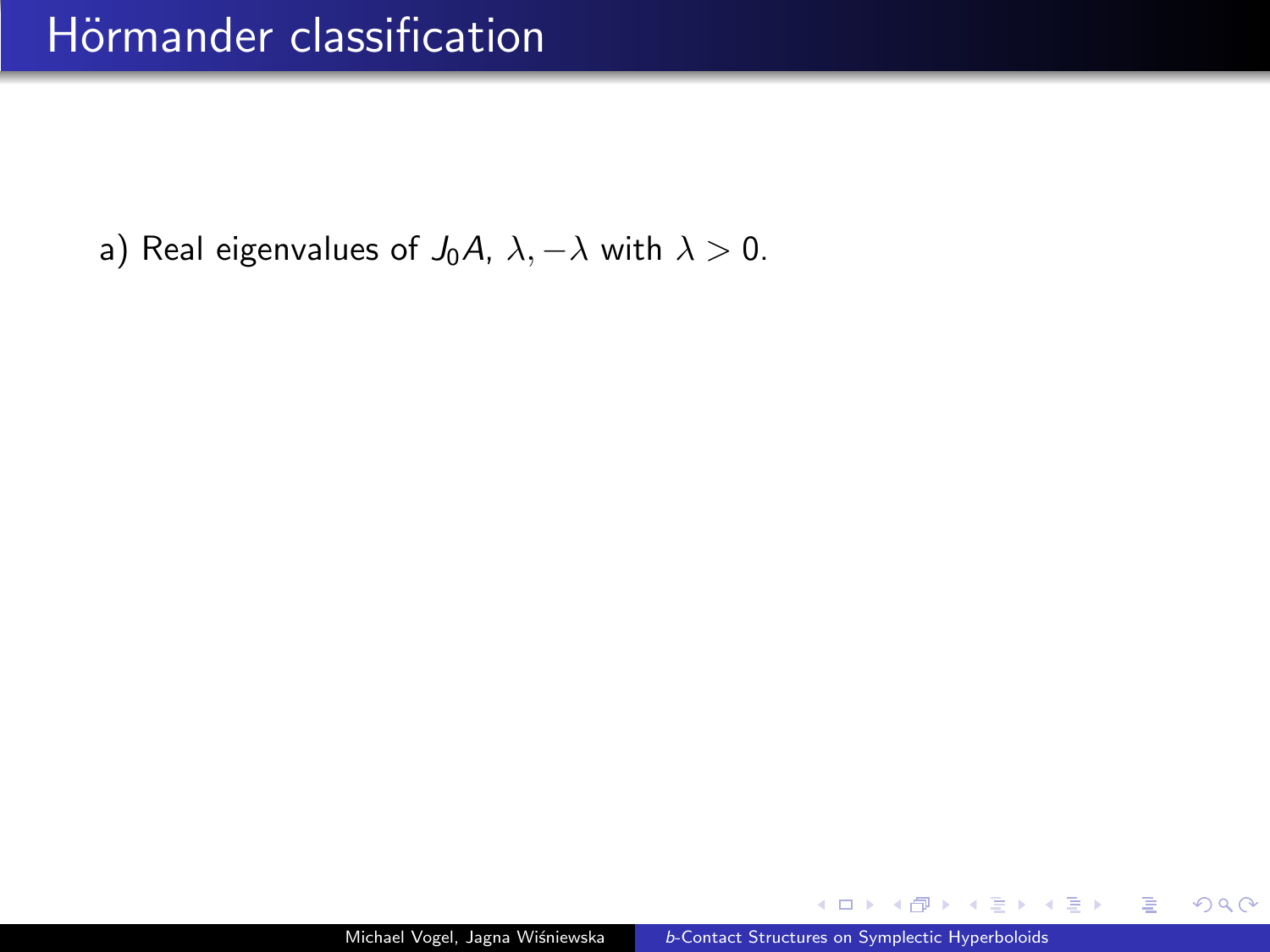a) Real eigenvalues of  $J_0A$ ,  $\lambda$ ,  $-\lambda$  with  $\lambda > 0$ .

$$
\left(\begin{array}{cccc} & & \lambda & & \\ & & 1 & \ddots & \\ & & & 1 & \lambda \\ \lambda & 1 & & & \\ & \ddots & 1 & & \\ & & \lambda & & \end{array}\right)
$$

Signature  $(m, m)$ .

 $\leftarrow$   $\Box$ 

おす 温まし

重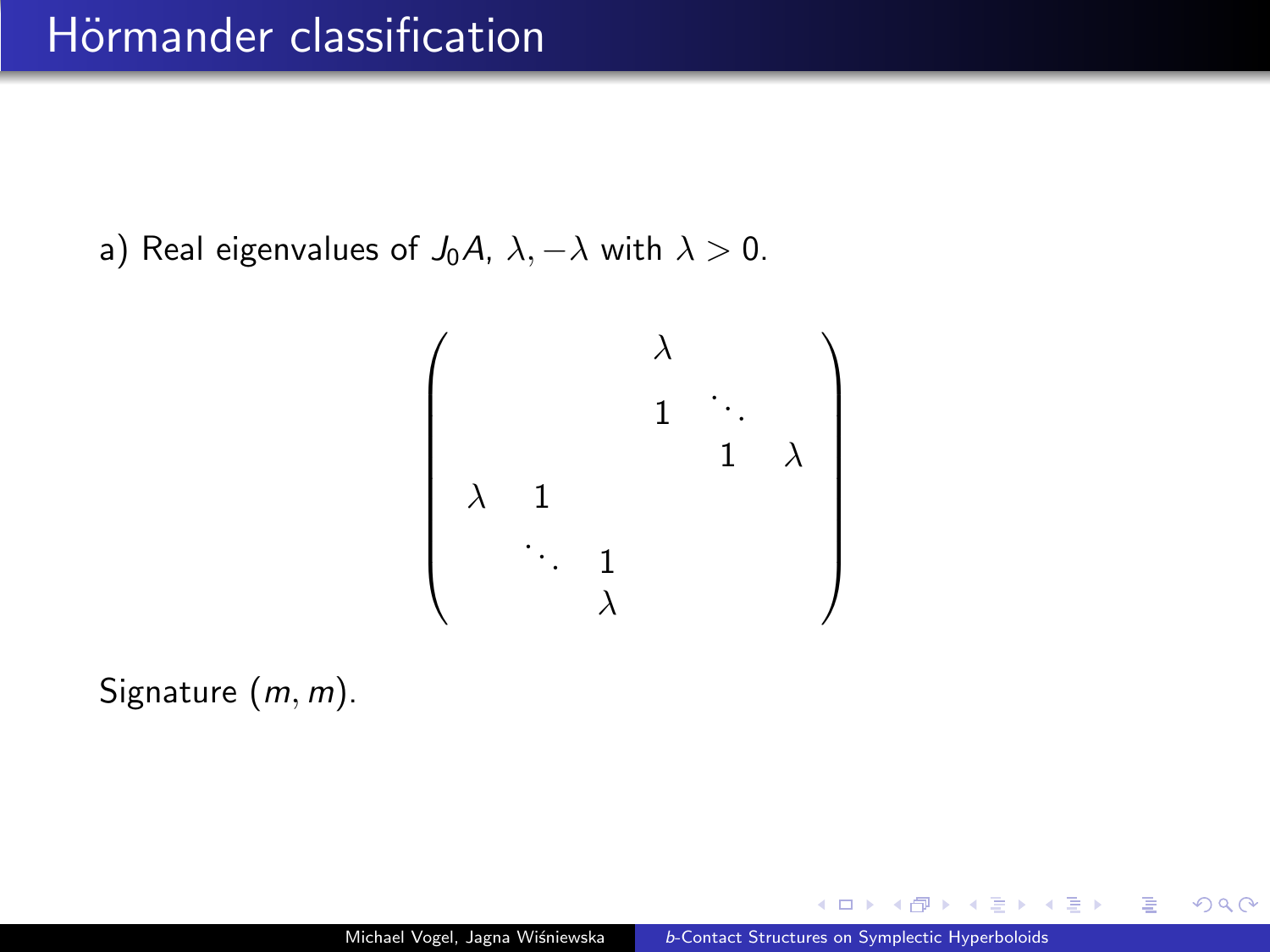## Hörmander classification

b) Eigenvalues of  $J_0A$  with non-zero both real and imaginary parts,  $\pm \lambda_1 \pm i \lambda_2$  with  $\lambda_1, \lambda_2 > 0$ .

 $\leftarrow$   $\Box$ 

 $\rightarrow$   $\equiv$   $\rightarrow$ 

 $\equiv$  990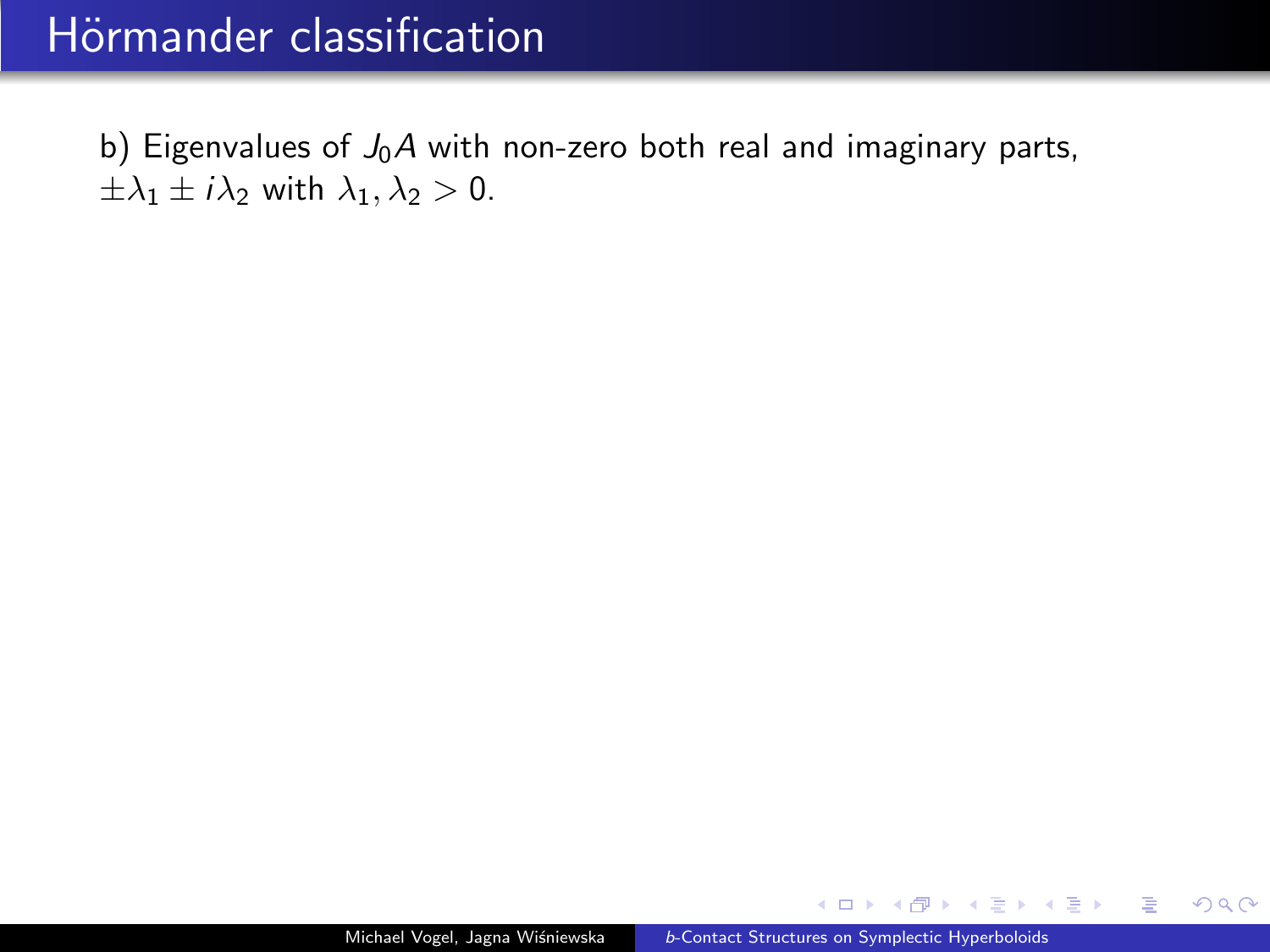### Hörmander classification

b) Eigenvalues of  $J_0A$  with non-zero both real and imaginary parts,  $\pm \lambda_1 \pm i \lambda_2$  with  $\lambda_1, \lambda_2 > 0$ .



Signature (2m, 2m).

- K 로 베이크 -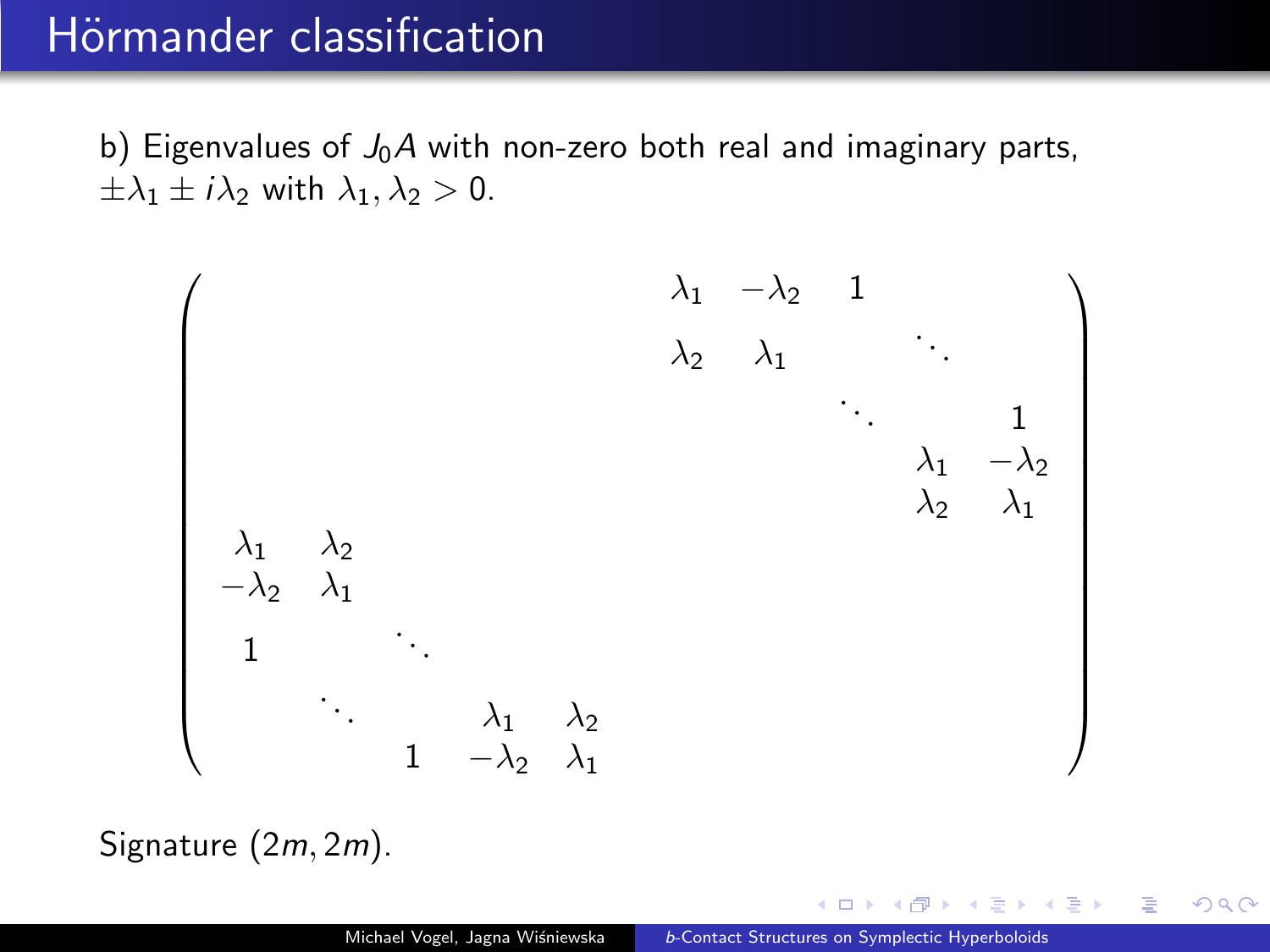c) Purely imaginary eigenvalues of  $J_0A$ ,  $i\mu$ ,  $-i\mu$  with  $\mu > 0$ .

 $\leftarrow$ 

**A Brazil** 

造り  $QQ$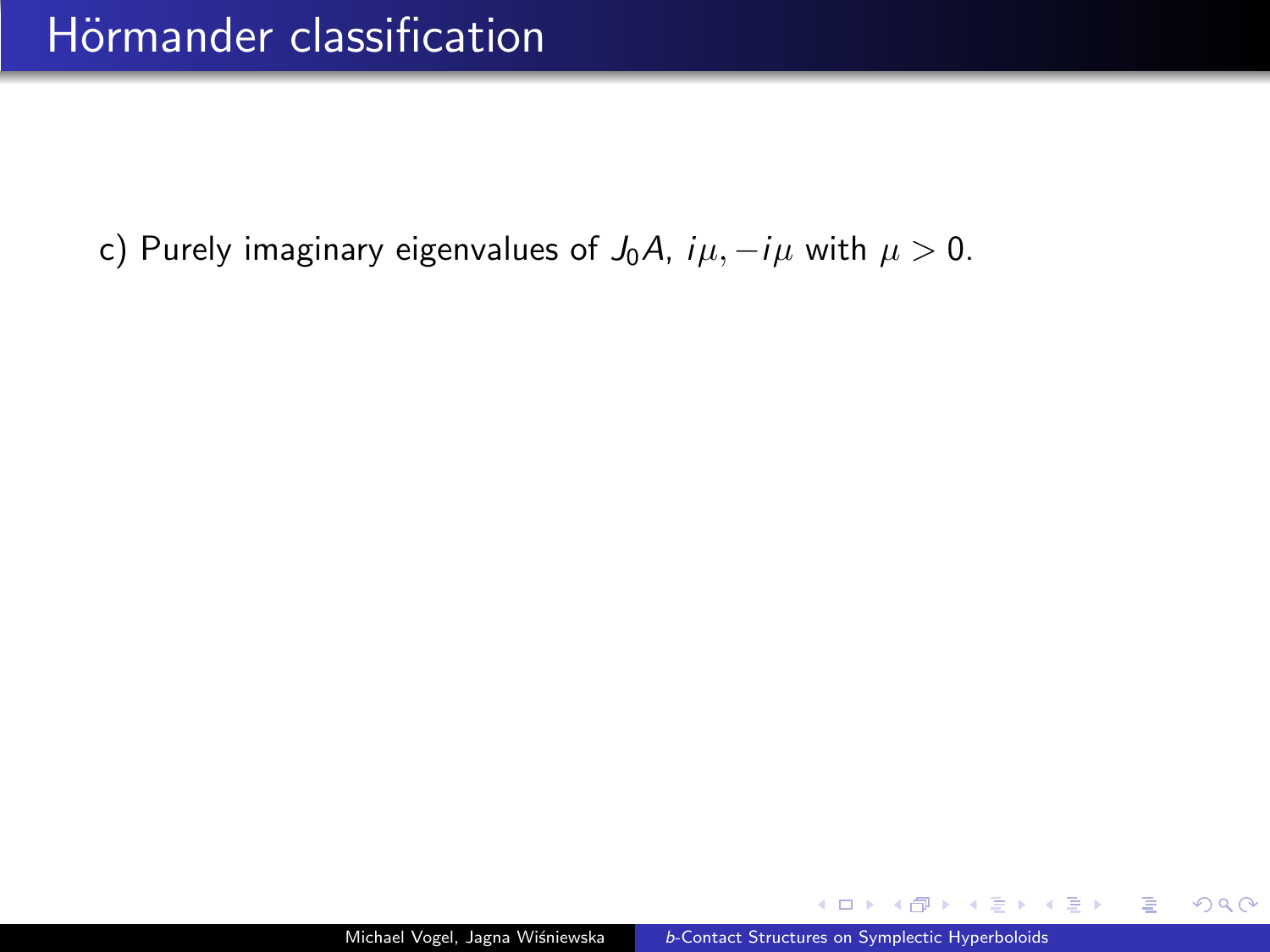c) Purely imaginary eigenvalues of  $J_0A$ ,  $i\mu$ ,  $-i\mu$  with  $\mu > 0$ .

$$
\pm\left(\begin{array}{cccc} & & \mu & & & \\ & & \ddots & 1 & & & \\ \mu & 1 & & & & & \\ & & & 1 & & \mu & \\ & & & & 1 & \cdots & \\ & & & & \mu & & \end{array}\right)
$$

Signature  $(m, m)$  if m is even,  $(m \pm 1, m \mp 1)$  if m odd.

 $\lambda$  in  $\mathbb{R}$  is a set G.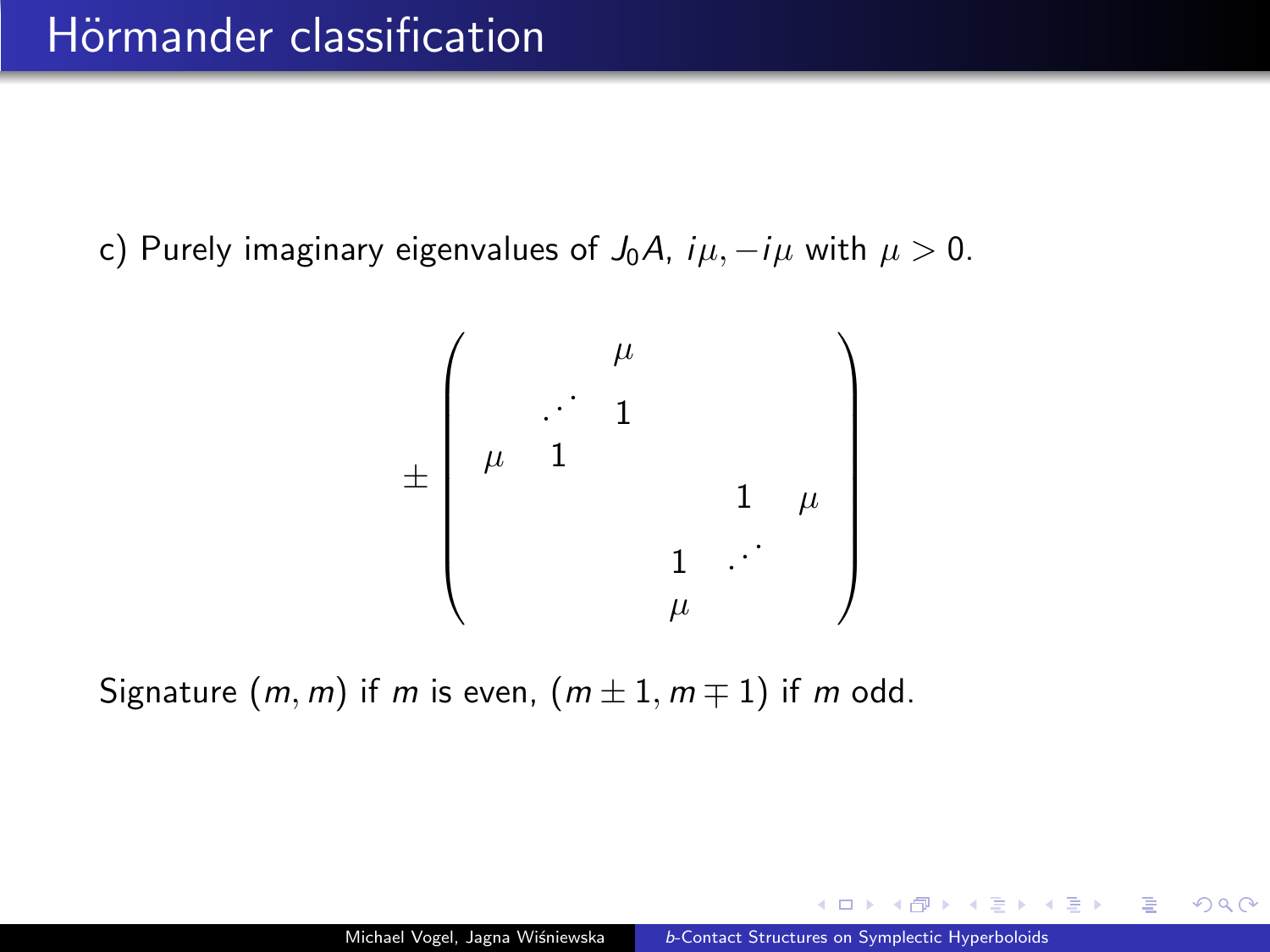Consider a Hamiltonian

$$
H(x,y) := \frac{1}{2} (x^T A_0 x + y^T A_1 y) - 1, \qquad x \in T^* \mathbb{R}^k, y \in T^* \mathbb{R}^{n-k}
$$

 $\leftarrow$   $\Box$ 

 $\mathbf{A} \equiv \mathbf{A} \times \mathbf{A} \equiv \mathbf{A} \times \mathbf{A}$ 

重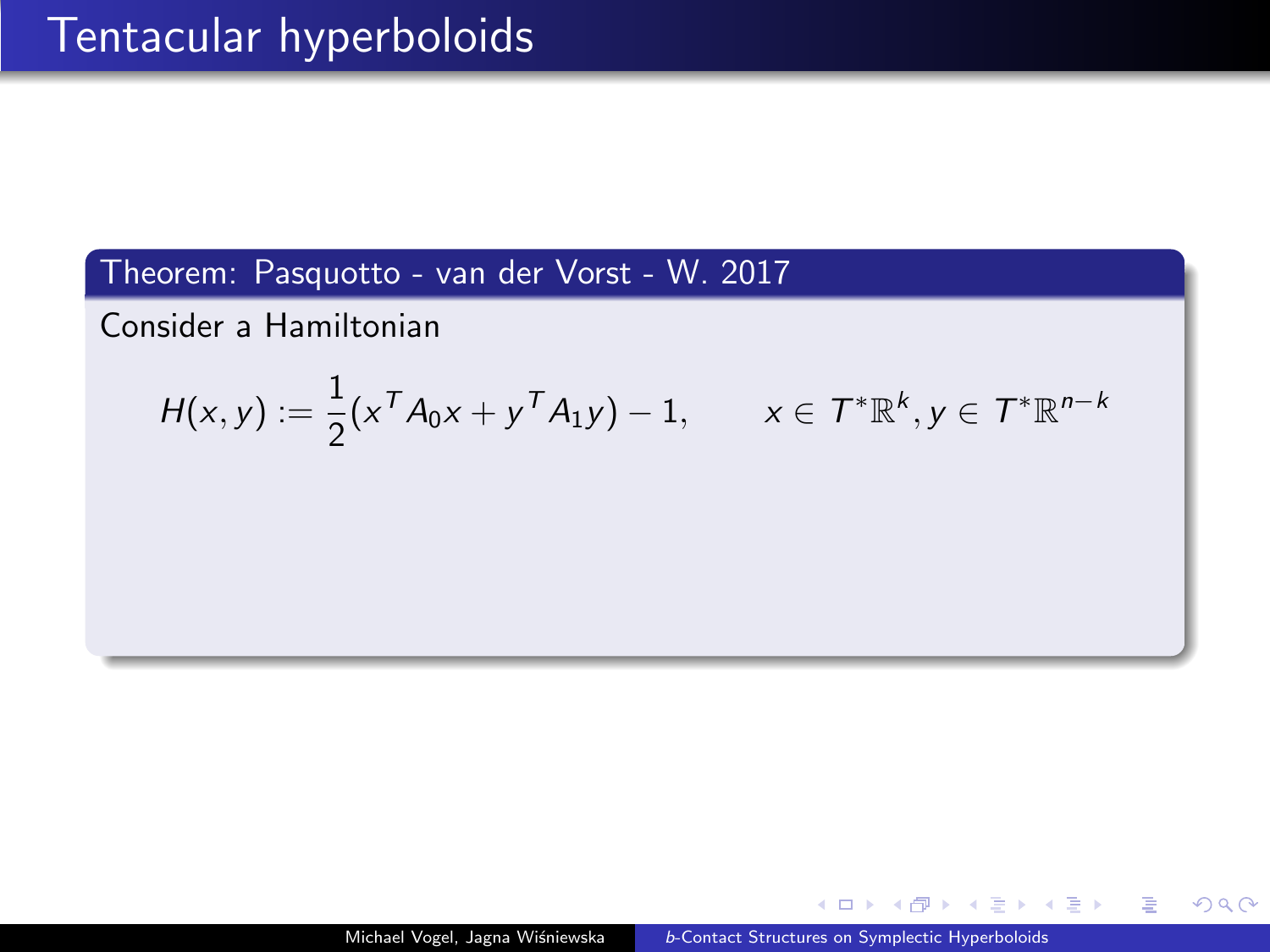Consider a Hamiltonian

$$
H(x,y) := \frac{1}{2}(x^T A_0 x + y^T A_1 y) - 1, \qquad x \in \mathcal{T}^* \mathbb{R}^k, y \in \mathcal{T}^* \mathbb{R}^{n-k}
$$

where  $A_0$  is positive definite

 $\Box$ 

ヨメ メヨメー

 $\equiv$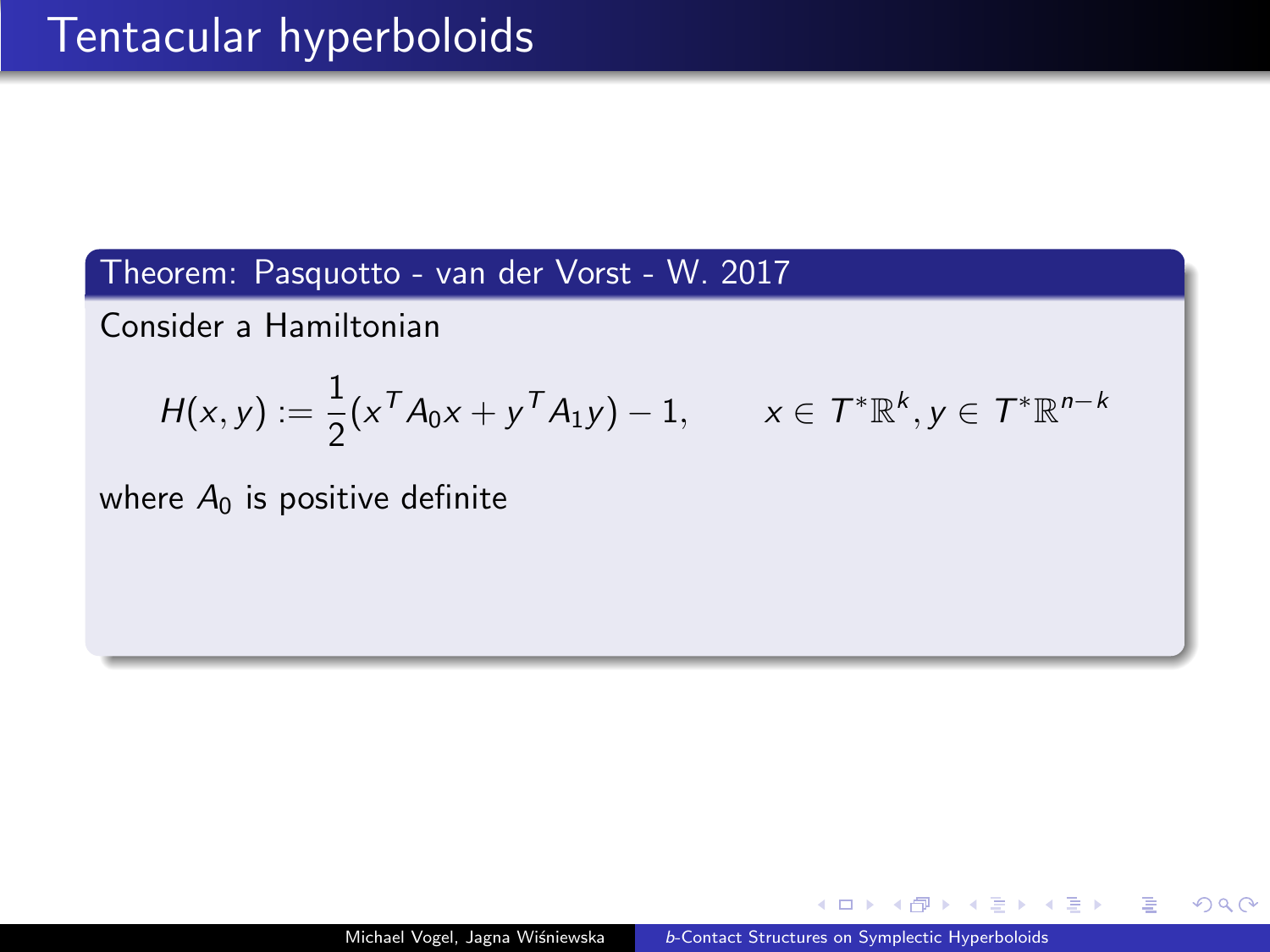Consider a Hamiltonian

$$
H(x,y) := \frac{1}{2}(x^T A_0 x + y^T A_1 y) - 1, \qquad x \in \mathcal{T}^* \mathbb{R}^k, y \in \mathcal{T}^* \mathbb{R}^{n-k}
$$

where  $A_0$  is positive definite and  $A_1$  is such that  $J_0A_1$  is hyperbolic

→ 重 トー

目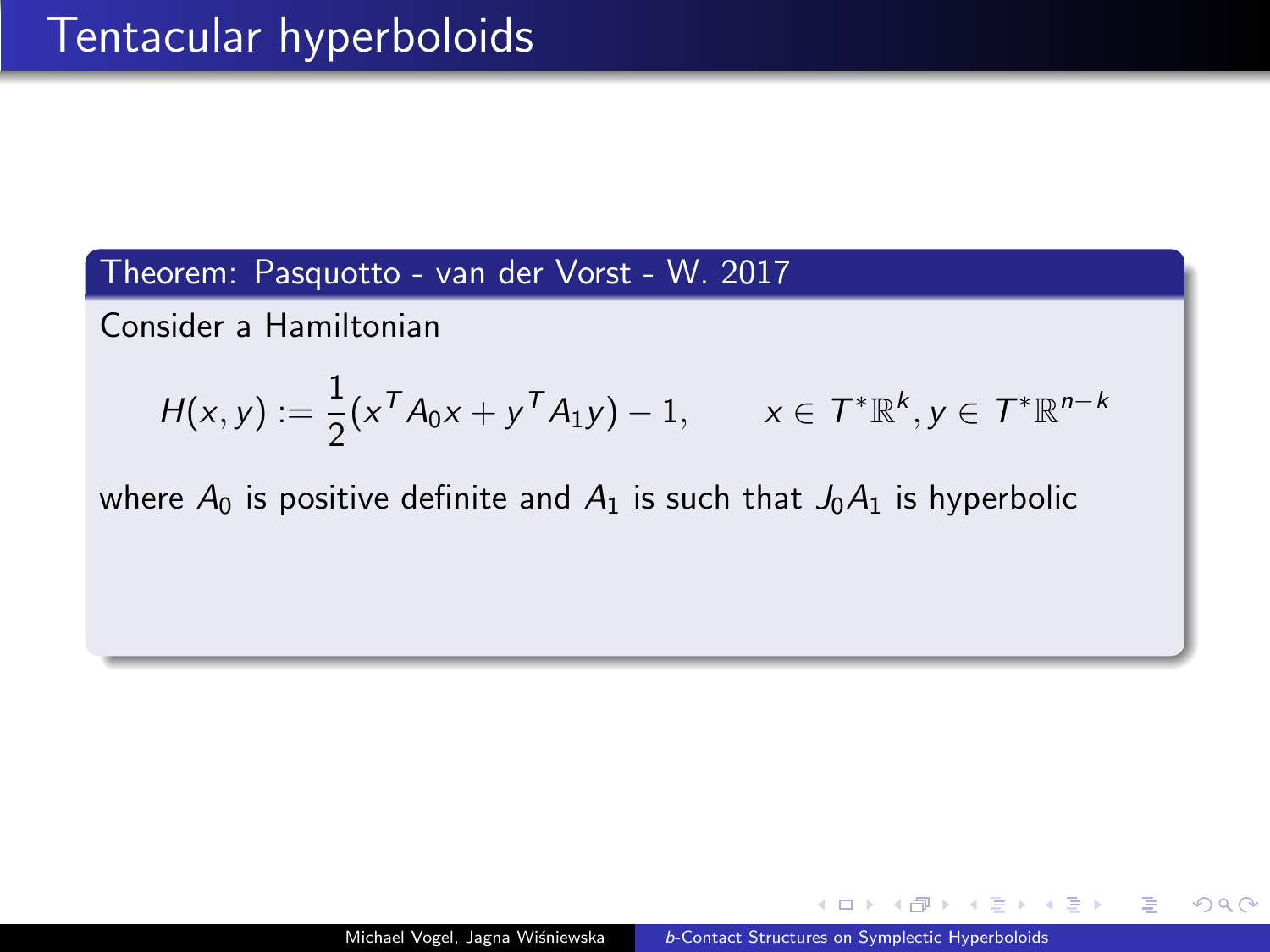Consider a Hamiltonian

$$
H(x,y) := \frac{1}{2}(x^T A_0 x + y^T A_1 y) - 1, \qquad x \in \mathcal{T}^* \mathbb{R}^k, y \in \mathcal{T}^* \mathbb{R}^{n-k}
$$

where  $A_0$  is positive definite and  $A_1$  is such that  $J_0A_1$  is hyperbolic and  $A_1 = \begin{pmatrix} 0 & B \\ B^T & 0 \end{pmatrix}$  $B^{\mathcal{T}}$  0 ) with  $B+B^T$  positive definite.

K Brand Robert

G.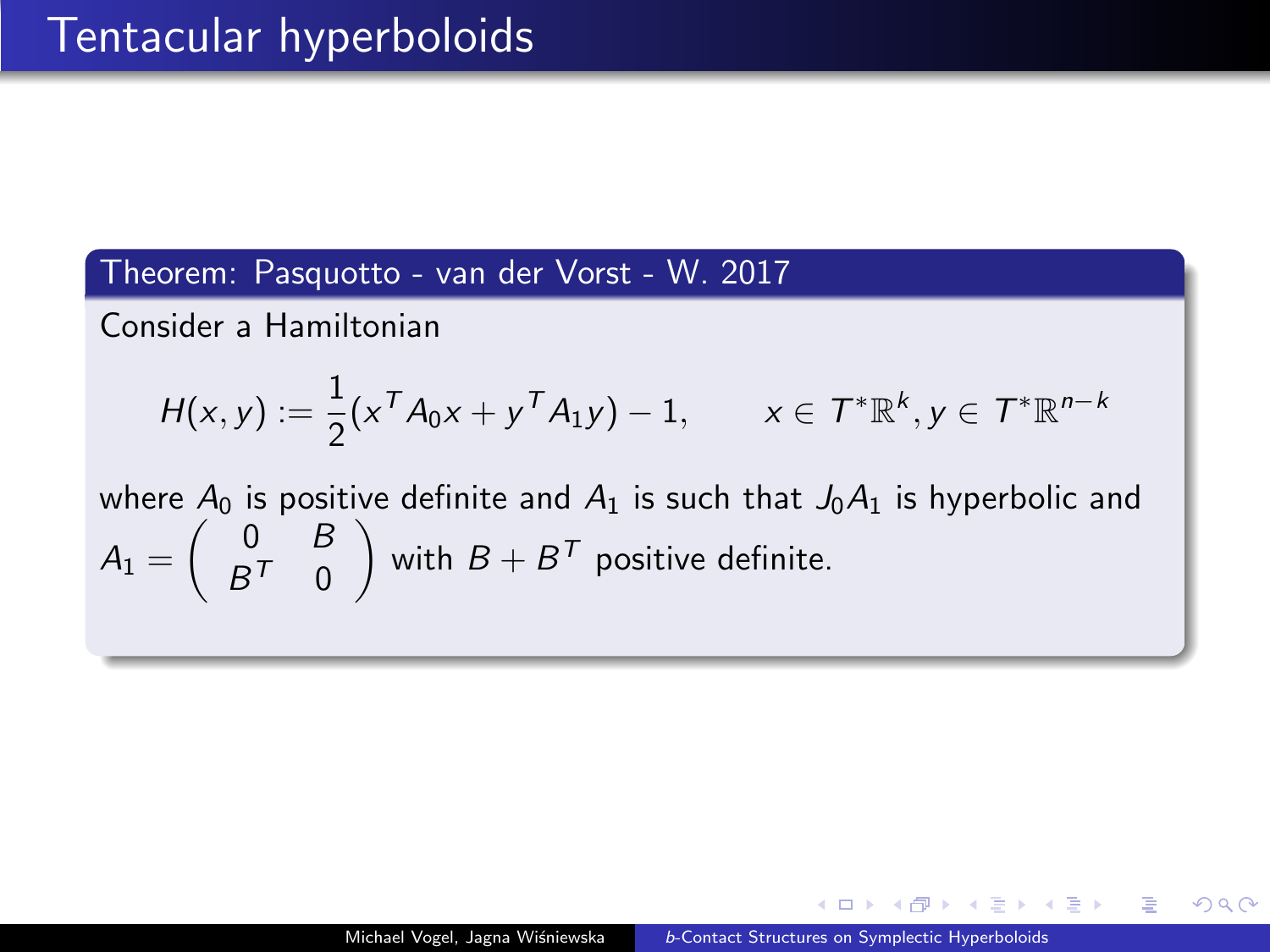Consider a Hamiltonian

$$
H(x,y) := \frac{1}{2}(x^T A_0 x + y^T A_1 y) - 1, \qquad x \in \mathcal{T}^* \mathbb{R}^k, y \in \mathcal{T}^* \mathbb{R}^{n-k}
$$

where  $A_0$  is positive definite and  $A_1$  is such that  $J_0A_1$  is hyperbolic and  $A_1 = \begin{pmatrix} 0 & B \\ B^T & 0 \end{pmatrix}$  $B^{\mathcal{T}}$  0  $\Big)$  with  $B+B^{\mathcal{T}}$  positive definite. Then the Rabinowitz Floer homology of  $\Sigma := H^{-1}(0)$  is well defined.

ヨメ メヨメー

目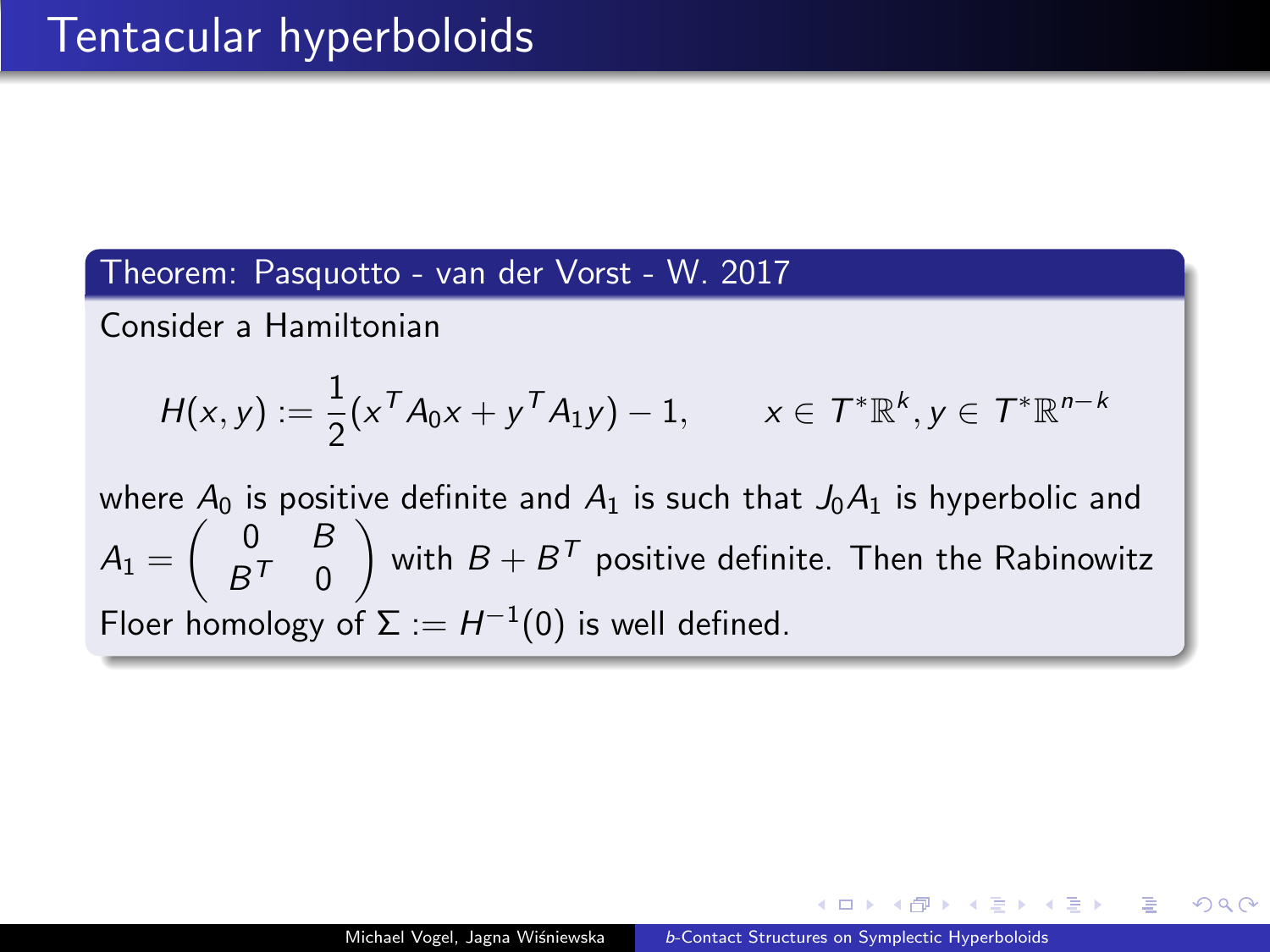4 D F

a  $\sim$  君々 メ君をい

 $E = \Omega Q$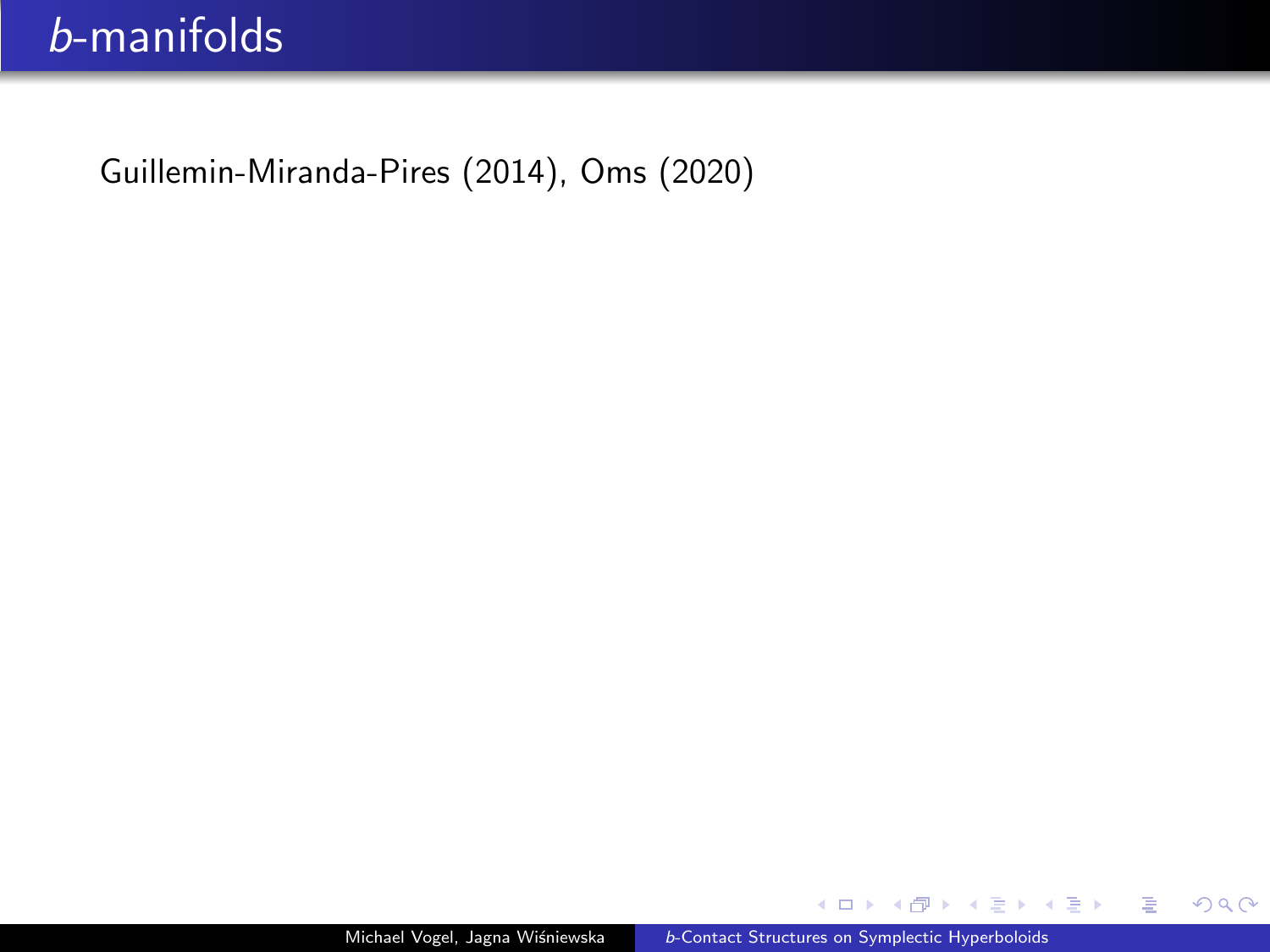**Definition** 

A *b*-manifold is a pair  $(M, Z)$ ,

 $\leftarrow$ 

重き メモメー

高山  $2990$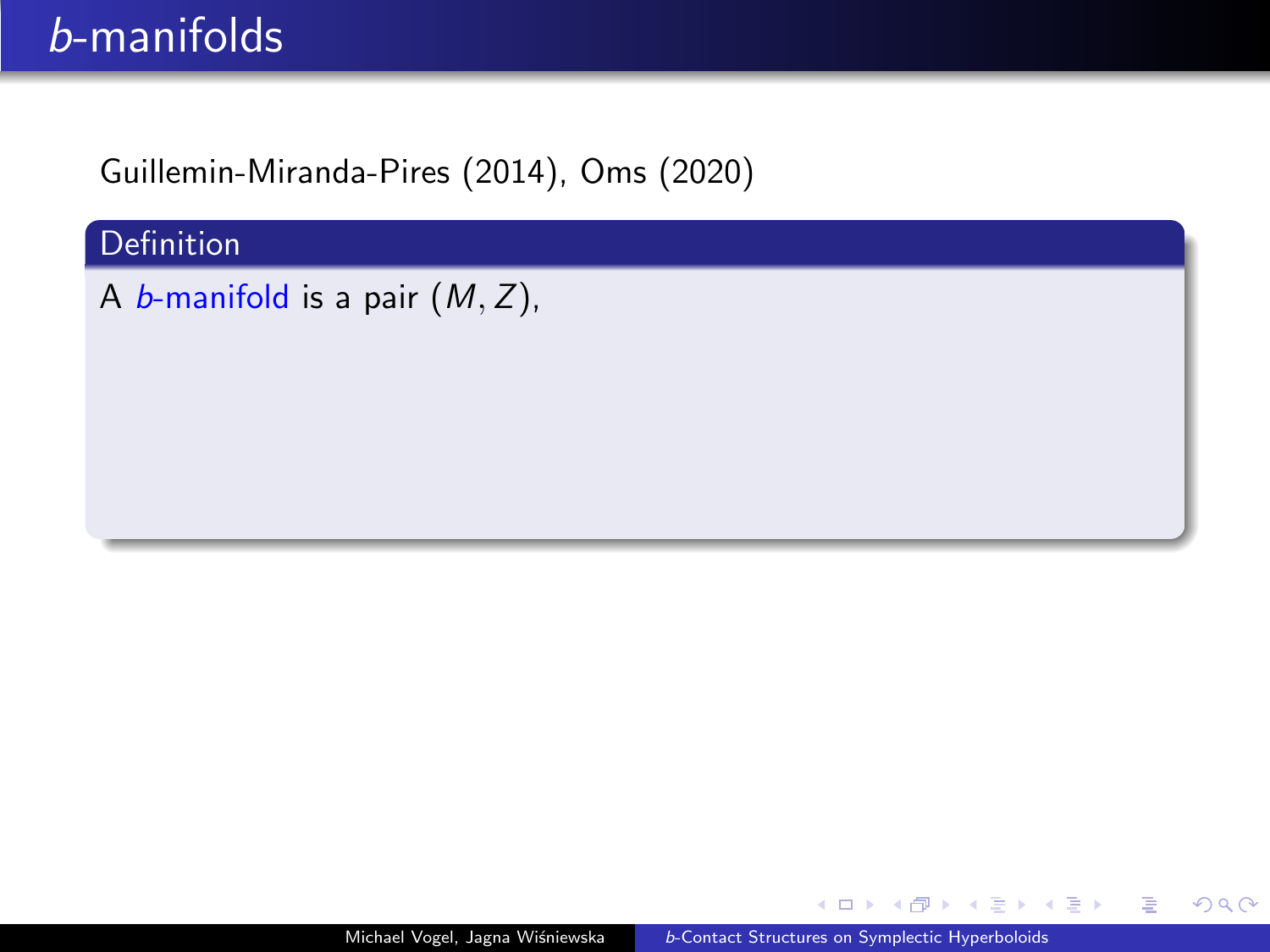### **Definition**

A b-manifold is a pair  $(M, Z)$ , where M is a manifold and  $Z \subseteq M$  is a hypersurface called the singular set.

 $\leftarrow$   $\Box$ 

ミドマミド

G.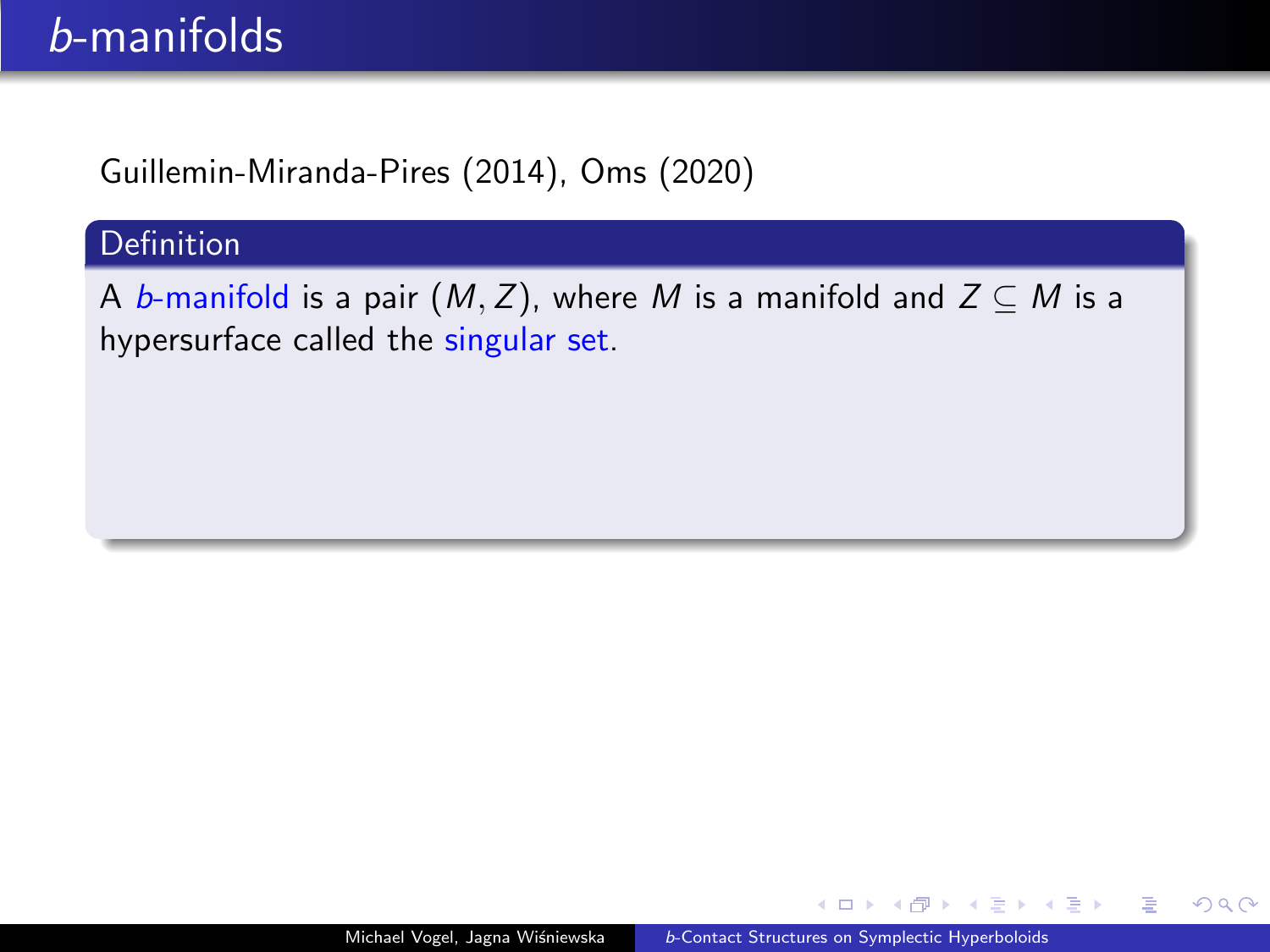#### **Definition**

A b-manifold is a pair  $(M, Z)$ , where M is a manifold and  $Z \subseteq M$  is a hypersurface called the singular set.

A b-vector field is a vector field on  $M$  tangent to  $Z$ .

おしす 語 お

Ε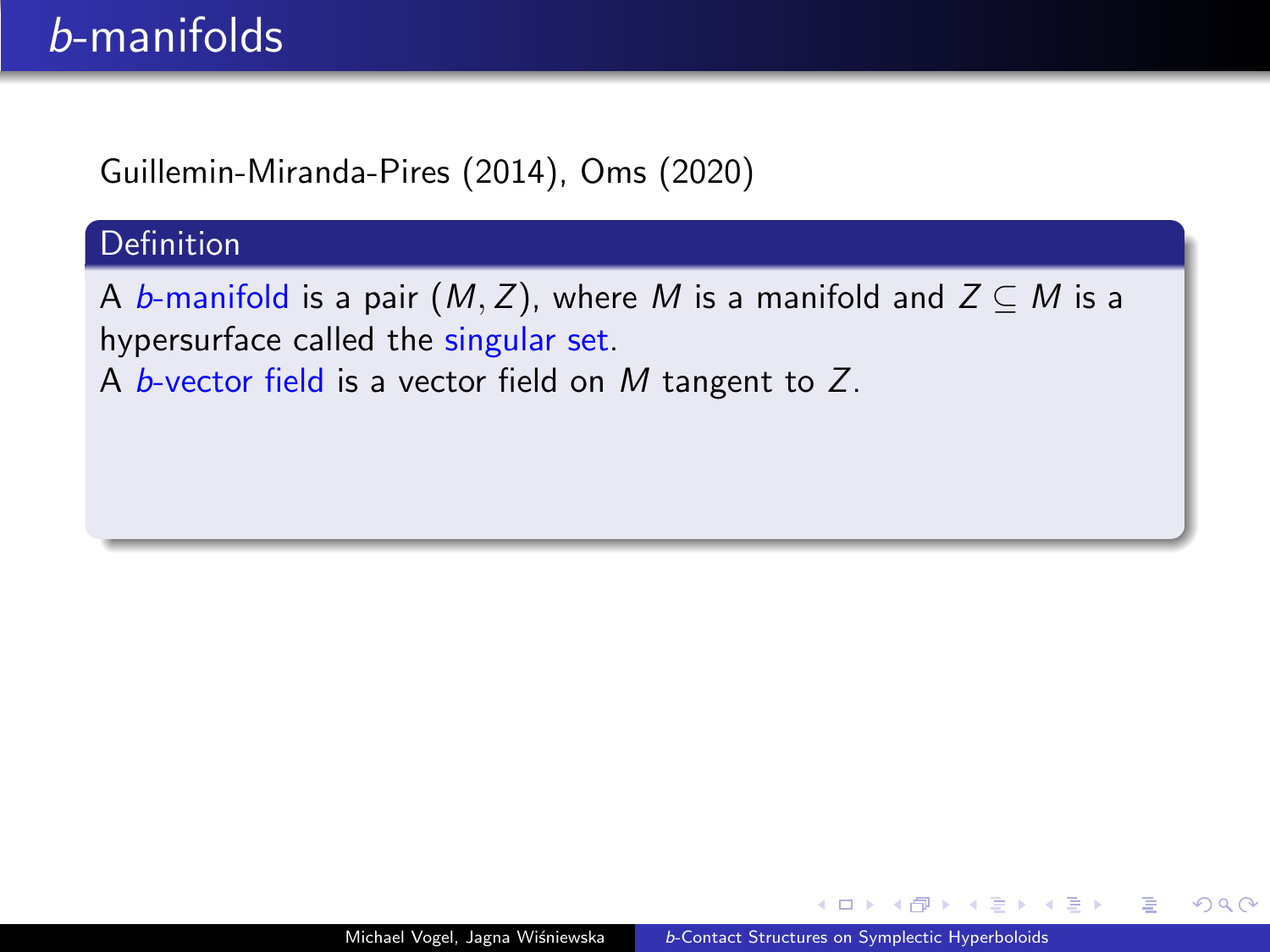### Definition

A b-manifold is a pair  $(M, Z)$ , where M is a manifold and  $Z \subseteq M$  is a hypersurface called the singular set.

A b-vector field is a vector field on  $M$  tangent to  $Z$ .

A b-tangent space  $b$  TM is a vector bundle, which sections are b-vector fields.

重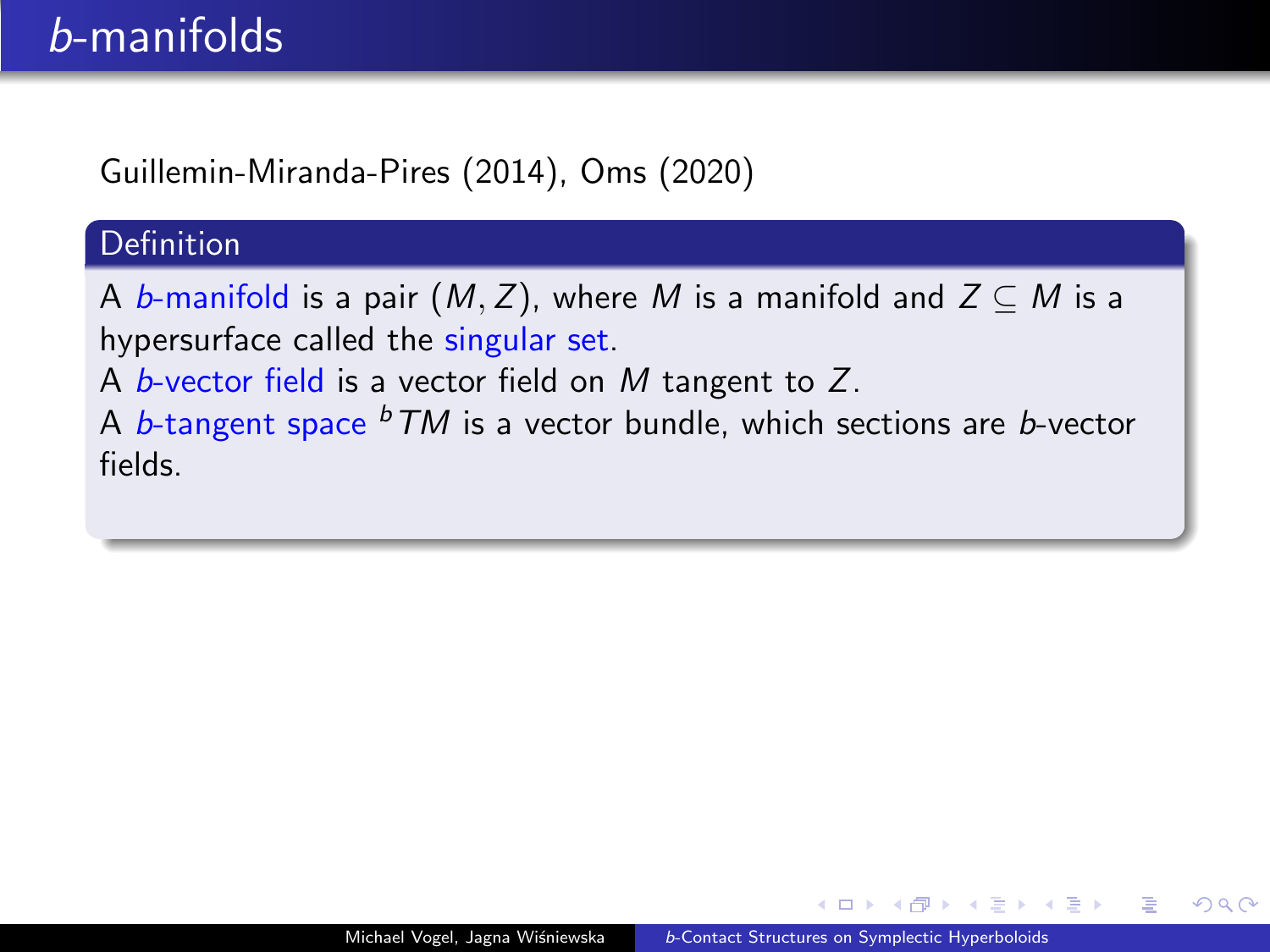#### Definition

A b-manifold is a pair  $(M, Z)$ , where M is a manifold and  $Z \subseteq M$  is a hypersurface called the singular set.

A b-vector field is a vector field on  $M$  tangent to  $Z$ .

A b-tangent space  $b$  TM is a vector bundle, which sections are b-vector fields.

```
An element of {}^b\Omega^k(M) is a k-form on {}^b\mathcal TM.
```
Ε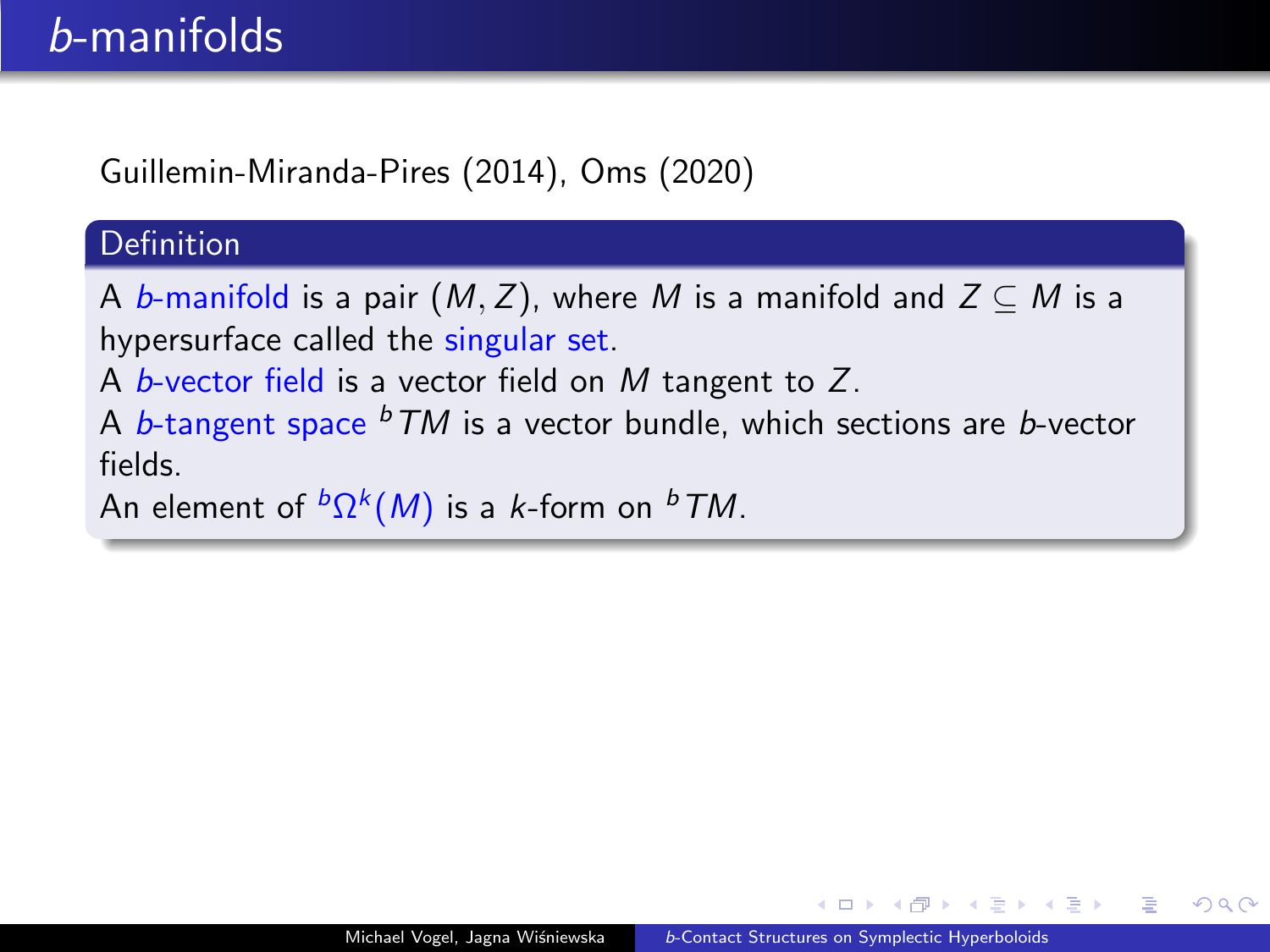### Definition

A b-manifold is a pair  $(M, Z)$ , where M is a manifold and  $Z \subseteq M$  is a hypersurface called the singular set.

A b-vector field is a vector field on  $M$  tangent to  $Z$ .

A b-tangent space  $b$  TM is a vector bundle, which sections are b-vector fields.

An element of  ${}^b\Omega^k(M)$  is a  $k$ -form on  ${}^b\mathcal TM$ .

Note:  ${}^bTM \subseteq TM$ , but  $\Omega^k(M) \subseteq {}^b\Omega^k(M)$ .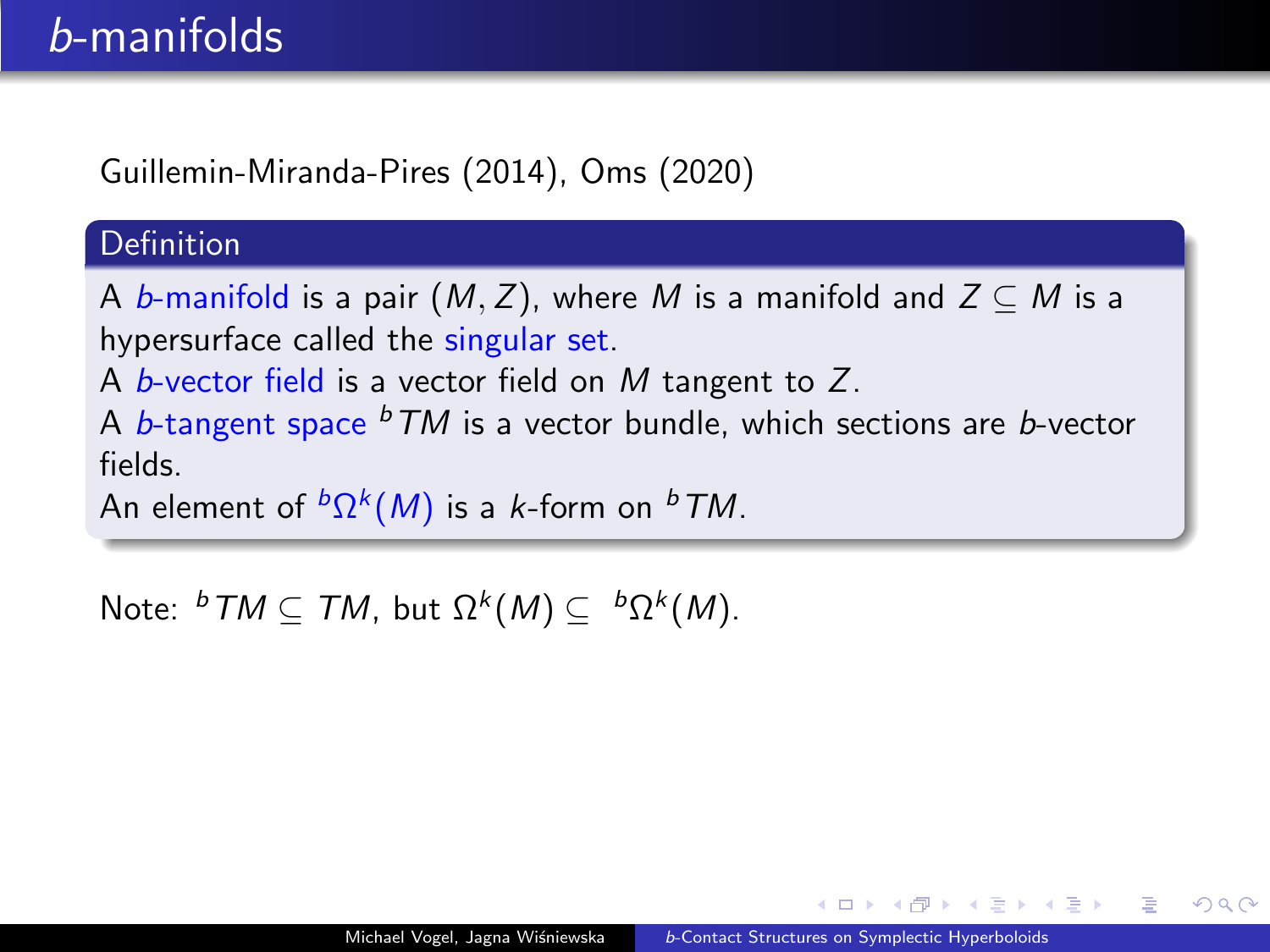#### Definition

A b-manifold is a pair  $(M, Z)$ , where M is a manifold and  $Z \subseteq M$  is a hypersurface called the singular set.

A b-vector field is a vector field on M tangent to  $Z$ .

A b-tangent space  $b$  TM is a vector bundle, which sections are b-vector fields.

An element of  ${}^b\Omega^k(M)$  is a  $k$ -form on  ${}^b\mathcal TM$ .

Note:  ${}^bTM \subseteq TM$ , but  $\Omega^k(M) \subseteq {}^b\Omega^k(M)$ .

#### **Definition**

In local coordinates  $(x_1,...,x_n)$  we have  $Z = x_1^{-1}(0)$ . The vector fields spanned by  $(x_1^m\partial_{x_1},\partial_{x_2},\dots\partial_{x_n})$  are called  $b^m$ -vector fields.

AD > 4 B > 4 B >

目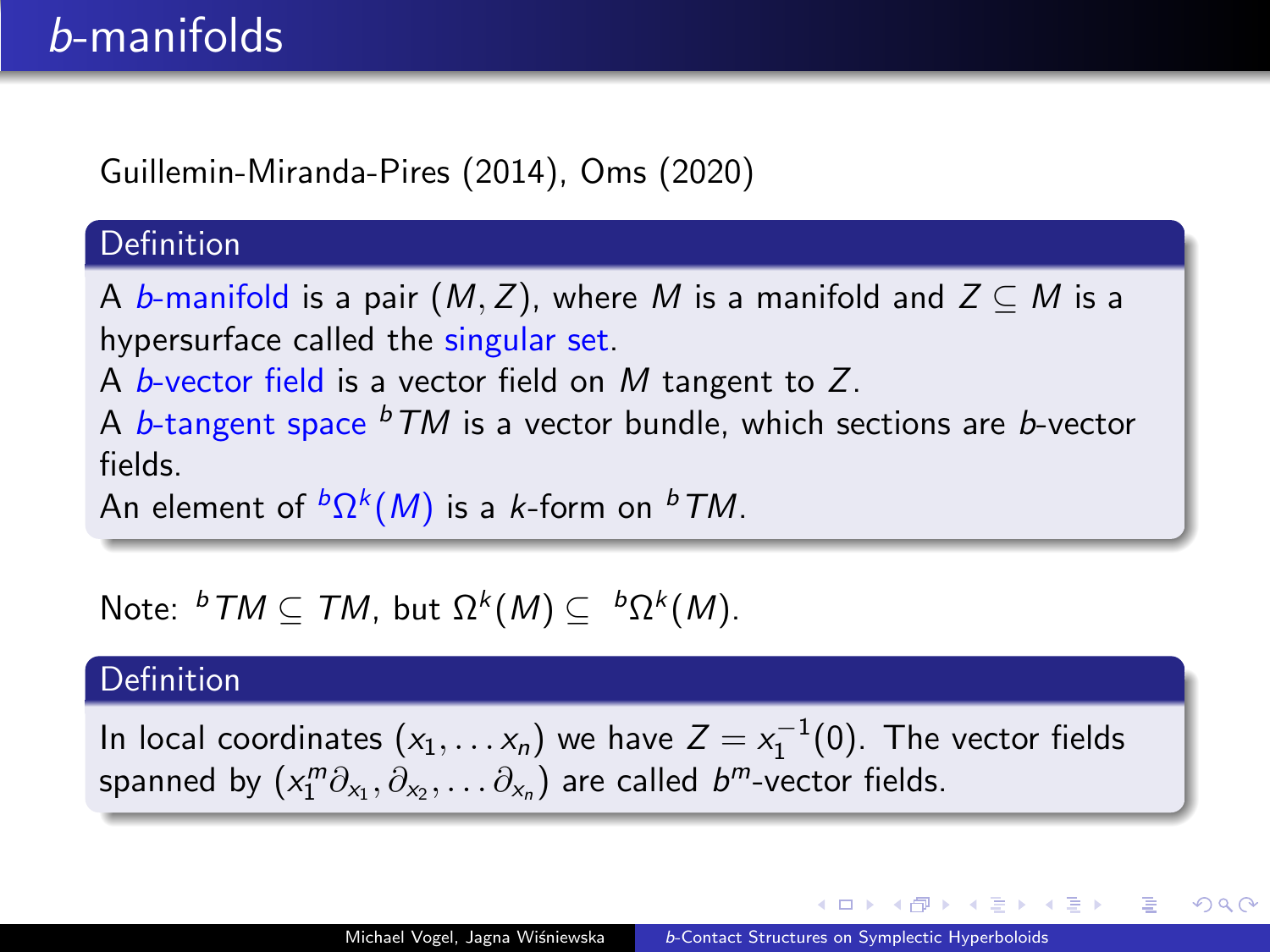A b-symplectic manifold is a triple  $(M, Z, \omega)$ , where  $(M, Z)$  is a *b*-manifold and  $\omega \in {}^b\Omega^2(M)$  is closed and non-degenerate i.e.  $\omega^n\neq 0\in~^b\Omega^{2n}(M).$ 

 $\leftarrow$   $\Box$ 

**A Brazil** 

G-1  $2990$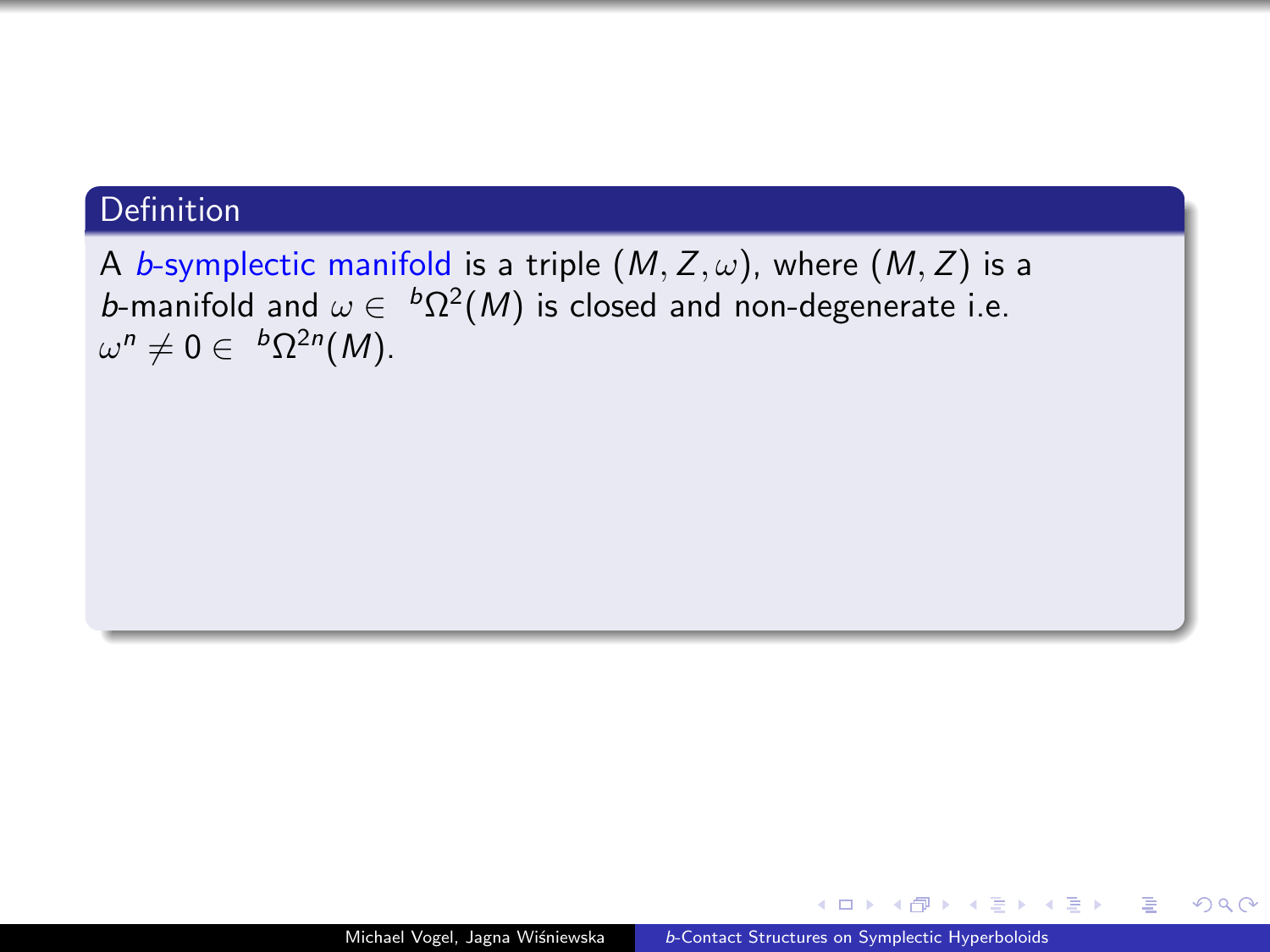A b-symplectic manifold is a triple  $(M, Z, \omega)$ , where  $(M, Z)$  is a *b*-manifold and  $\omega \in {}^b\Omega^2(M)$  is closed and non-degenerate i.e.  $\omega^n\neq 0\in~^b\Omega^{2n}(M).$ 

A Liouville b-vector field is a b-vector field Y, such that  $d(\iota_Y \omega) = \omega$ .

目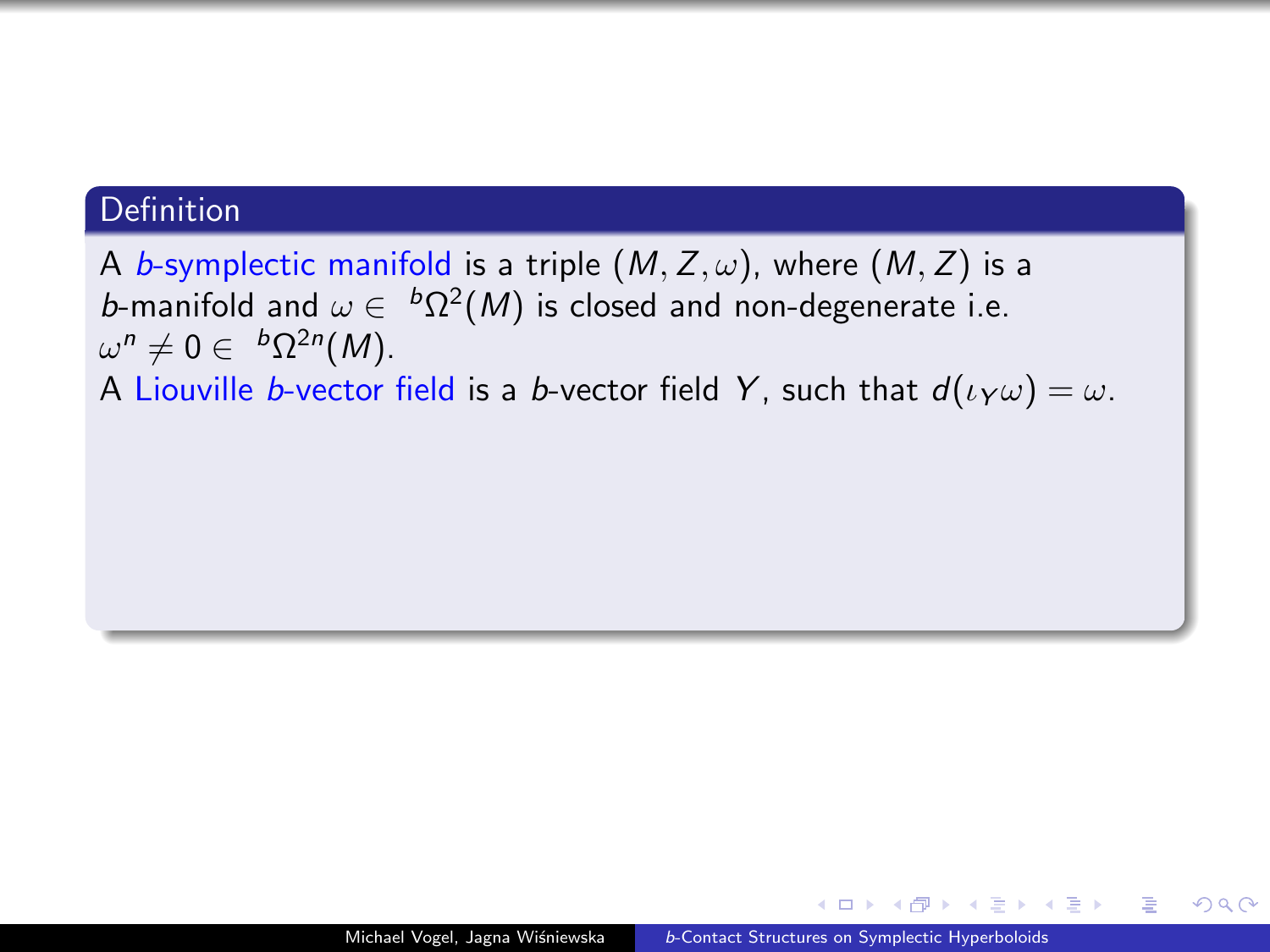A b-symplectic manifold is a triple  $(M, Z, \omega)$ , where  $(M, Z)$  is a *b*-manifold and  $\omega \in {}^b\Omega^2(M)$  is closed and non-degenerate i.e.  $\omega^n\neq 0\in~^b\Omega^{2n}(M).$ A Liouville b-vector field is a b-vector field Y, such that  $d(\iota_Y \omega) = \omega$ . A b-contact-type hypersurface is a hypersurface  $\Sigma \subseteq (M, Z)$ , such that there exists a Liouville b-vector field in the neighborhood of  $\Sigma$  transverse to Σ.

重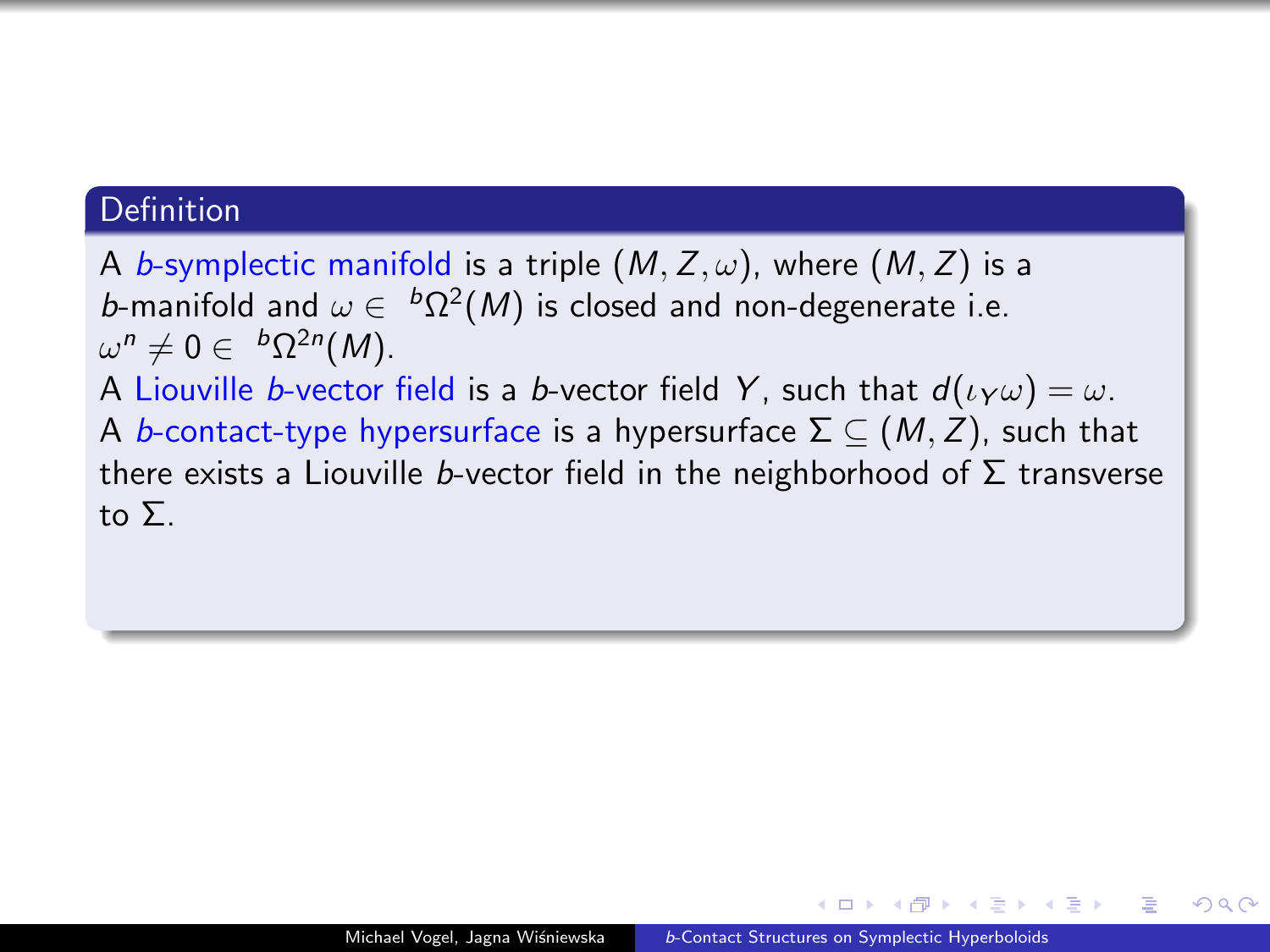A b-symplectic manifold is a triple  $(M, Z, \omega)$ , where  $(M, Z)$  is a *b*-manifold and  $\omega \in {}^b\Omega^2(M)$  is closed and non-degenerate i.e.  $\omega^n\neq 0\in~^b\Omega^{2n}(M).$ A Liouville b-vector field is a b-vector field Y, such that  $d(\iota_Y \omega) = \omega$ . A b-contact-type hypersurface is a hypersurface  $\Sigma \subseteq (M, Z)$ , such that there exists a Liouville b-vector field in the neighborhood of  $\Sigma$  transverse to Σ. A b-contact manifold is a triple  $(N, Z, \xi = \ker \alpha)$ , where  $(N, Z)$  is a

*b*-manifold and  $\alpha \in {}^{b}\Omega^{1}(N)$  such that  $\alpha \wedge (d\alpha)^{n} \neq 0 \in {}^{b}\Omega^{2n+1}(N)$ .

目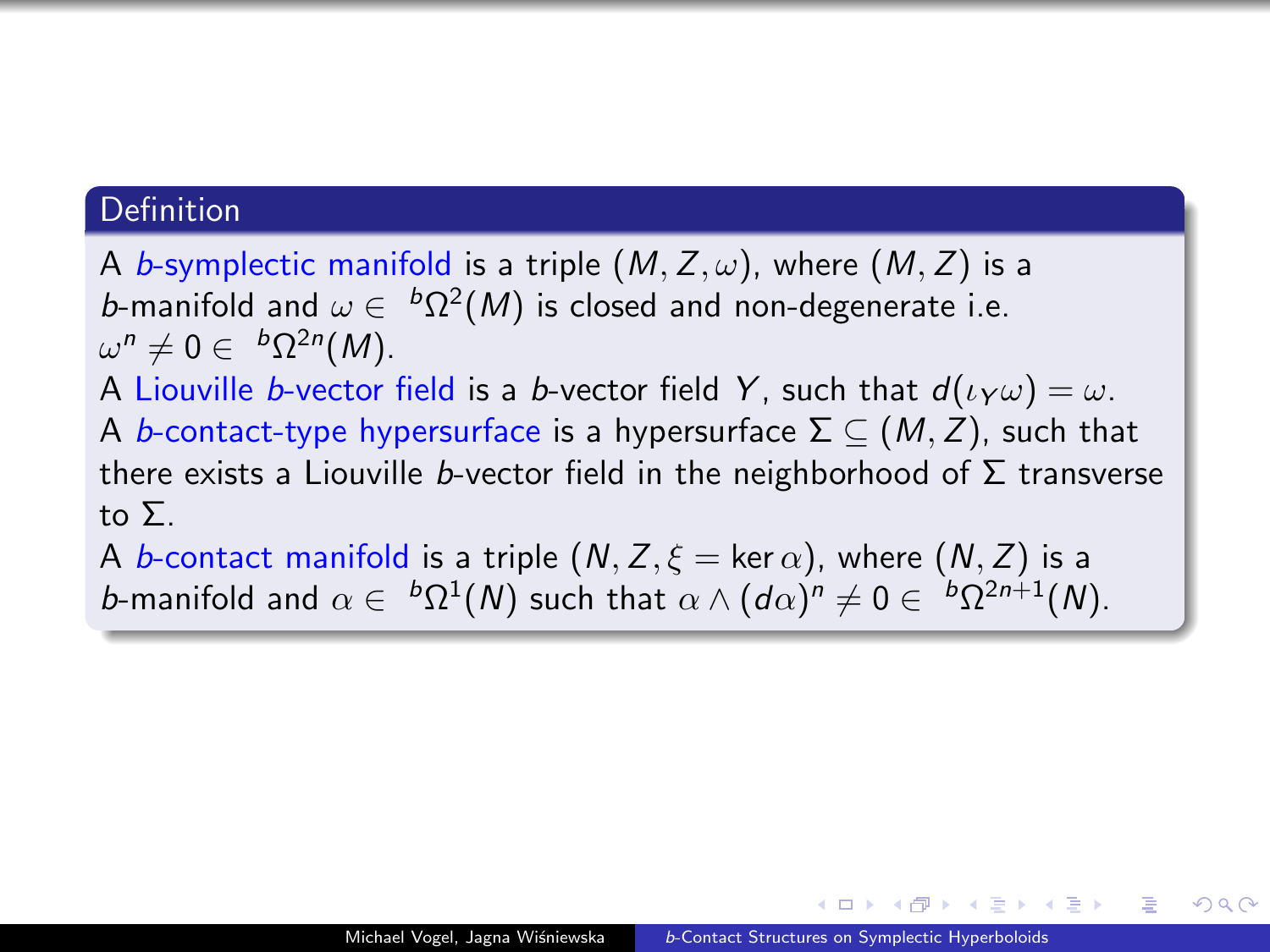## McGeehe transform

Diffeomorphism  $\mathbb{R}^n\setminus\{0\}\to\mathbb{R}_+\times S^{n-1}$  can be lifted to a symplectomorphism

$$
\mathcal{T}^*\mathbb{R}^n \setminus \{0\} \ni (q, p) \xrightarrow{\Phi} (r, P_r, \phi, \eta) \in \mathcal{T}^*\mathbb{R}_+ \times \mathcal{T}^* \mathcal{S}^{n-1},
$$
  

$$
\Phi^*(dr \wedge dP_r + d\phi \wedge d\eta) = dq \wedge dp.
$$

4 D F

個→ <ミ> <ミ> ニミーのA@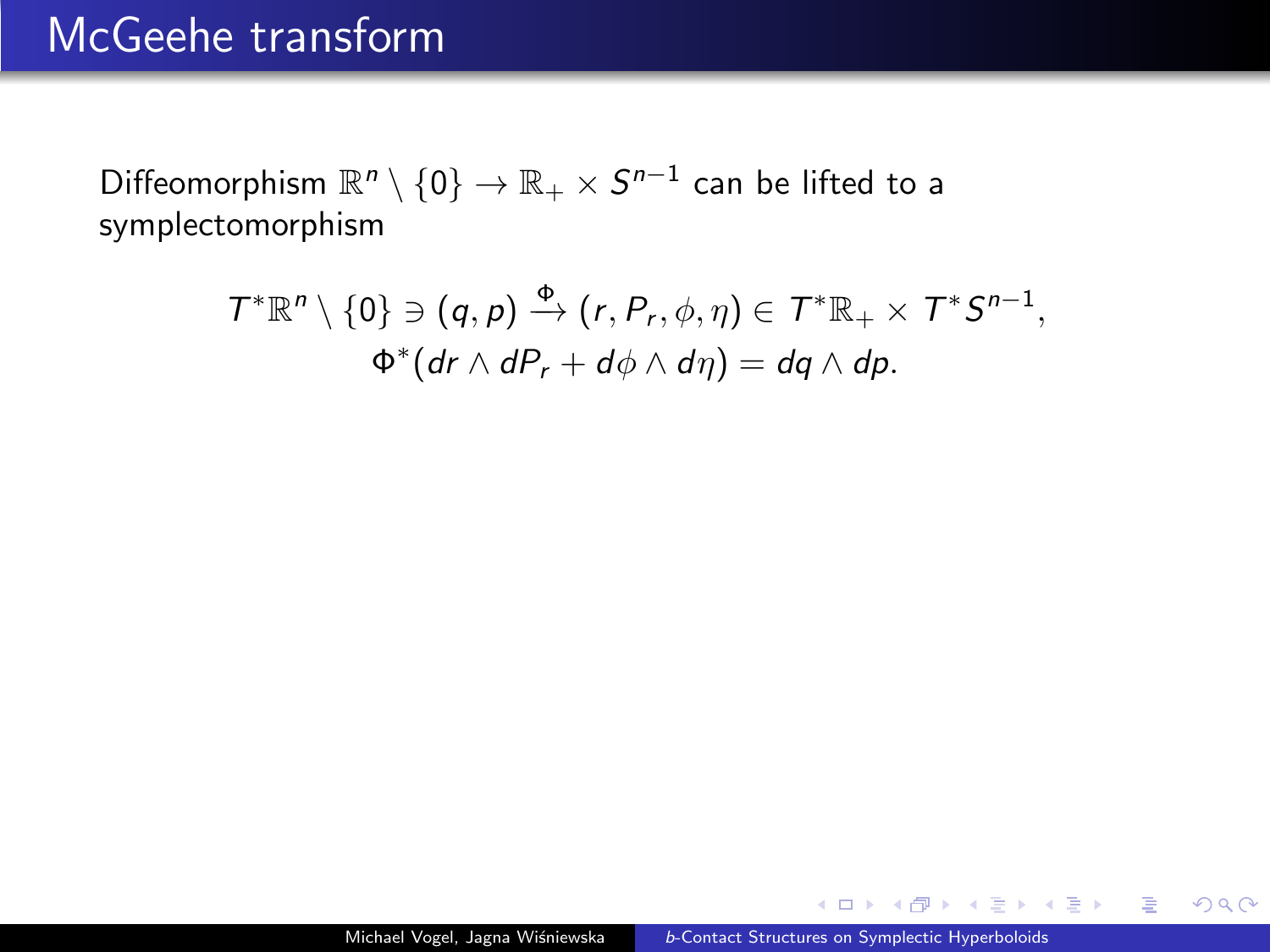### McGeehe transform

Diffeomorphism  $\mathbb{R}^n\setminus\{0\}\to\mathbb{R}_+\times S^{n-1}$  can be lifted to a symplectomorphism

$$
\mathcal{T}^*\mathbb{R}^n \setminus \{0\} \ni (q, p) \xrightarrow{\Phi} (r, P_r, \phi, \eta) \in \mathcal{T}^*\mathbb{R}_+ \times \mathcal{T}^* \mathcal{S}^{n-1},
$$
  

$$
\Phi^*(dr \wedge dP_r + d\phi \wedge d\eta) = dq \wedge dp.
$$

### McGeehe transform

$$
X := \mathbb{R}^2 \times T^* S^{n-1} \ni (x, P_r, \phi, \eta), Z := \{x = 0\}
$$

$$
\tau_{\text{McG}} : X \setminus Z \to T^* \mathbb{R}_+ \times T^* S^{n-1}
$$

$$
\tau_{\text{McG}} := \left(\frac{2}{x^2}, P_r, \phi, \eta\right)
$$

 $-10-1$ 

君主 大唐 おし

 $E = \Omega Q$